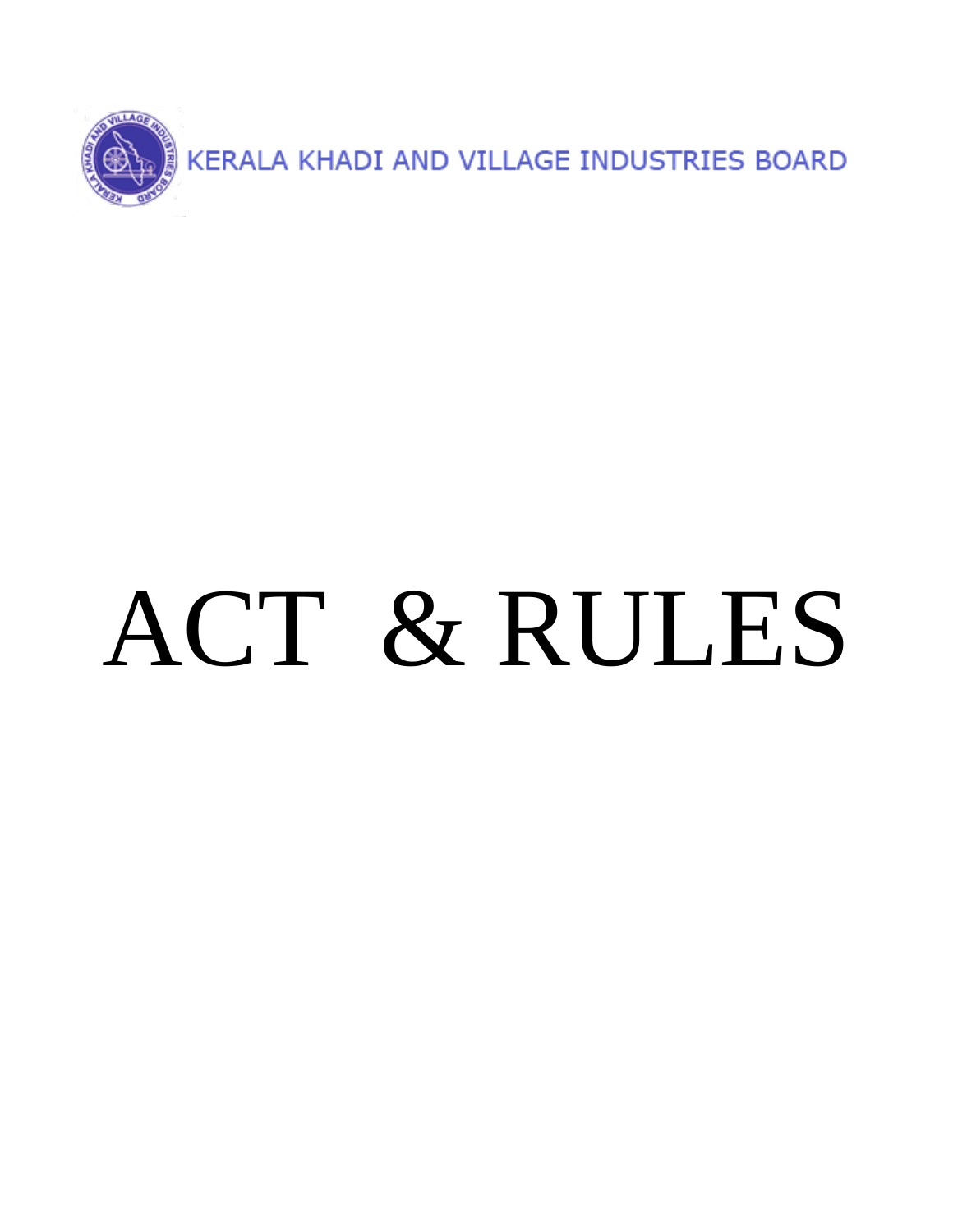#### **Act 9 of 1957**

#### **The Kerala Khadi and Village Industries Board Act, 1957**

#### **(As amended by Acts 23 of 1958, 15 of 1960, 23 of 1967, 17 of 1975 and 16 of 2000)**

#### **An**

#### **ACT**

**To provide for the organization, development and regulation of Khadi and village industries in the State of Kerala and to constitute a Board to carry out the said objects.**

**1 …………………………………………………………………… ……………………………………………………**

**2. Preamble:- Whereas it is expedient to provide for the organization, development and regulation of khadi and Village Industries in the State of Kerala and to constitute a Board to carry out the said objects;**

**Be it enacted as follows:-**

#### **CHAPTER I**

#### **PRELIMINARY**

#### *1. Short title, extent, and commencement.-*

(1) This Act may be called the Kerala Khadi and Village Industries Board Act, 1957.

(2) It extends to the whole of the State of Kerala.

(3) It shall come into force on such date as the Government may, by notification in the Gazette, appoint.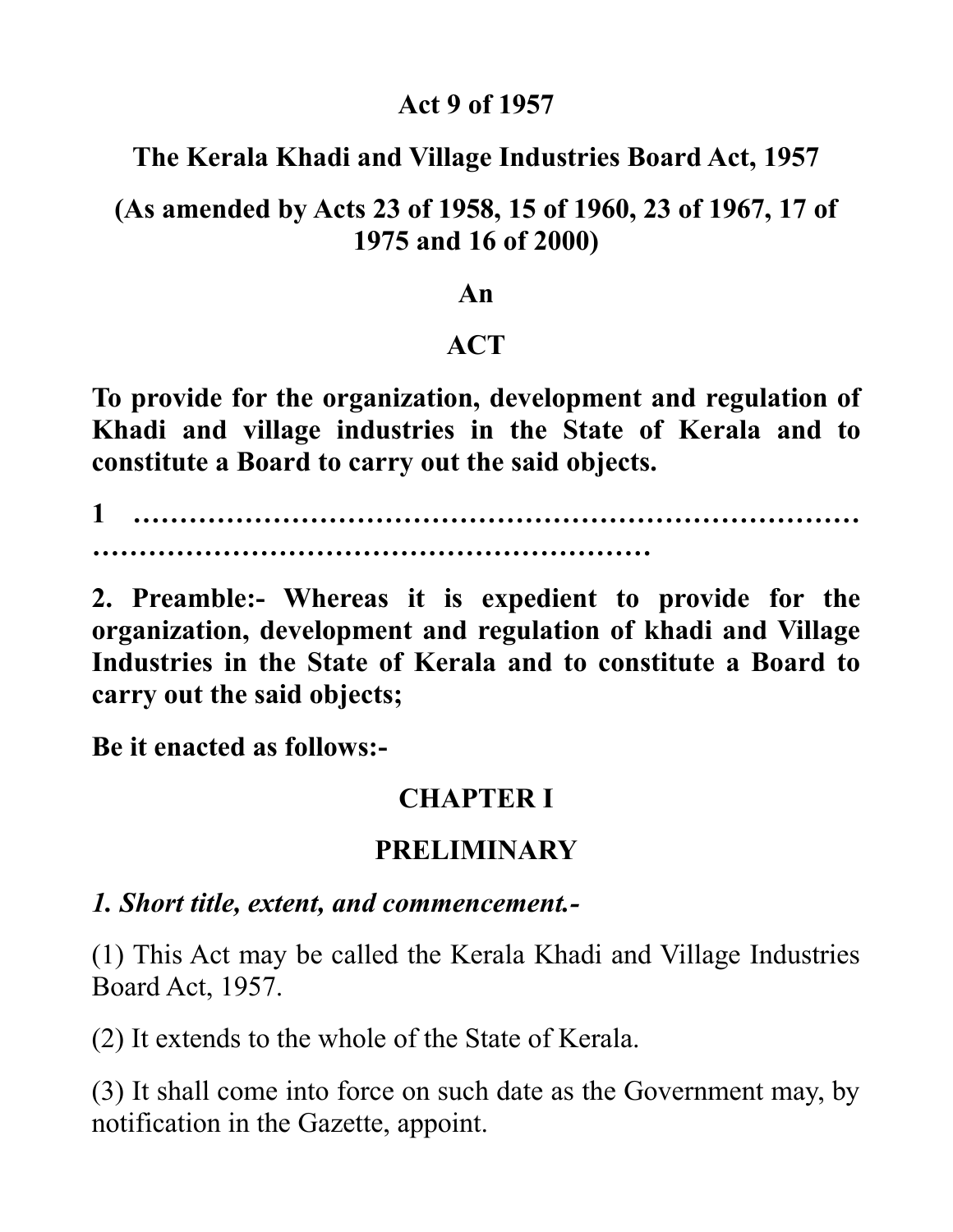**2. Definitions:-** In this Act, unless the context otherwise requires,-

(i)**'Board'** means the Kerala Khadi and Village Industries Board established under section 4;

(ii)**'Khadi'** means any cloth woven on handlooms in India from cotton, silk or woollen yarn hand spun in India or from a mixture of any two or all of such yarns;

(ii-a**) "Khadi and Village Industries Commission"** means the Khadi and Village Industries Commission established under section 4 of the Khadi and Village Industries Commission Act, 1956 (Central Act 61 of 1956) ;

(ii-b) **"Local Authority"** means a Panchayat at any level constituted under Section 4 of the Kerala Panchayat Raj Act, 1994 (13 of 1994) or a Municipality Constituted under Section 4 of the Kerala Municipality Act 1994 (20 of 1994).

(iii**) 'Prescribed'** means prescribed by rules made under this Act;

(iv**) 'Regulations'** means regulations made by the Board under this Act;

(iv-a**) "Secretary**" means the secretary to the Board appointed under sub-section (1) of section 10;

(v**) 'Village industries'** means all or any of the industries specified in the Schedule to the Khadi and Village Industries Commission Act, 1956 (61 of 1956), and includes any other industry declared by the Government under section 3 to be a village industry.

**3. Power to declare village industry**:- (1) The Government may, by notification in the Gazette, declare any industry to be a village industry to which this Act applies.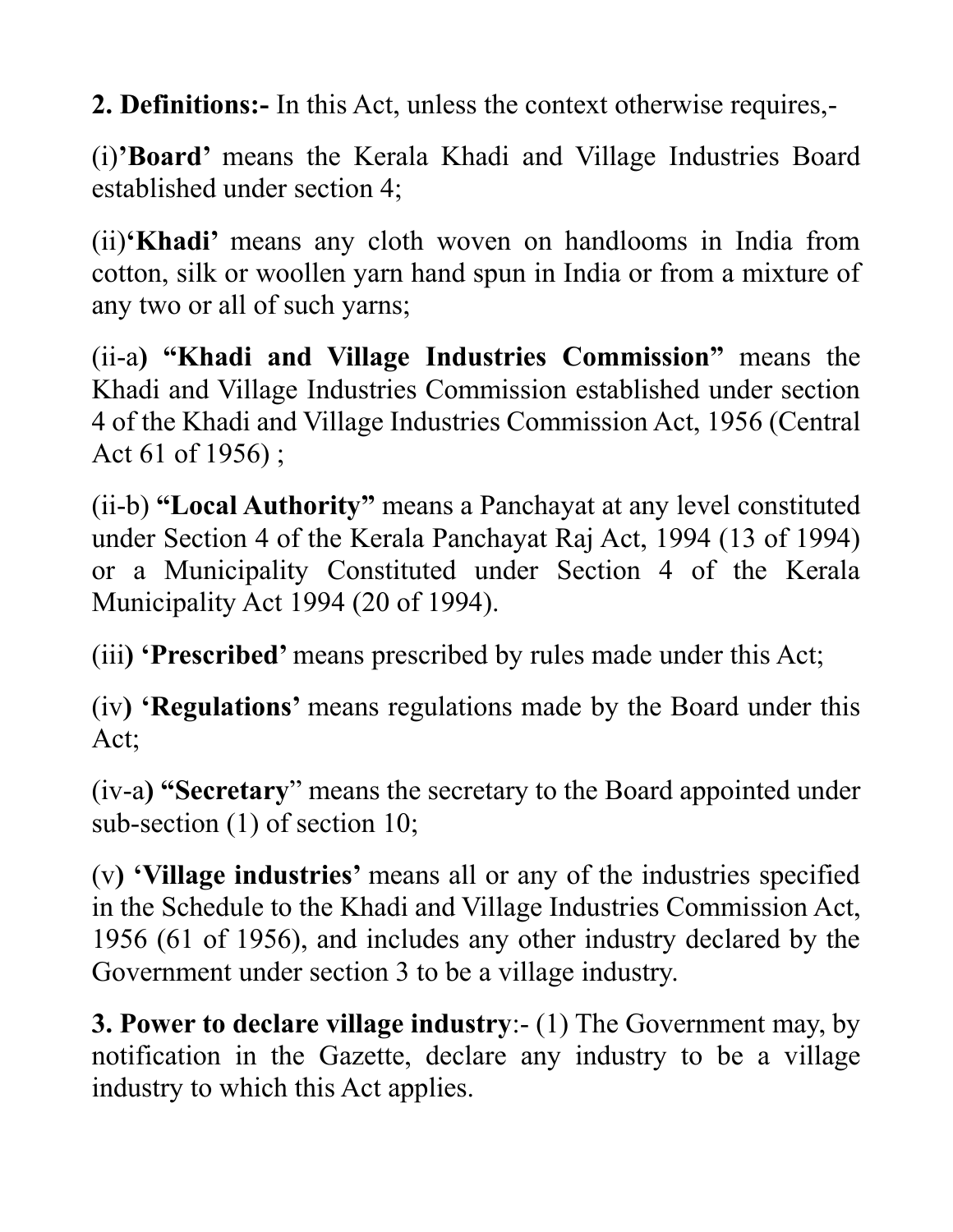(2) A copy of every notification issued under sub-section (1) shall be laid before the Legislative Assembly as soon as may be, after it is issued.

#### **CHAPTER II**

#### **ESTABLISHMENT, CONSTITUTION AND DISSOLUTION OF THE KERALA KHADI AND VILLAGE INDUSTRIES BOARD.**

#### **4. Establishment of Board**.-

(1) With effect from such date as the Government may, by notification in the Gazette, appoint in this behalf, there shall be established for the purposes of this Act, a Board by the name of the Kerala Khadi and Village Industries Board. The Board shall be a body corporate having perpetual succession and a common seal, with power to acquire, hold and dispose of property, both movable and immovable, and to contract and do all things necessary for the purposes of this Act and may by the said name sue and be sued.

(2) The Board shall consist of not less than five and not more than fifteen members appointed by the Government from among:-

a) Non Officials who, in the opinion of the Government, have shown active interest in the production and development of khadi or in the development of Village Industries, of whom one shall be from among the District Panchayat Presidents and one shall be from among the Mayors of a Municipal Corporation or a Chairperson of a Municipality and

b) Officials.

"Provided that at least one of the Non-Official members so appointed,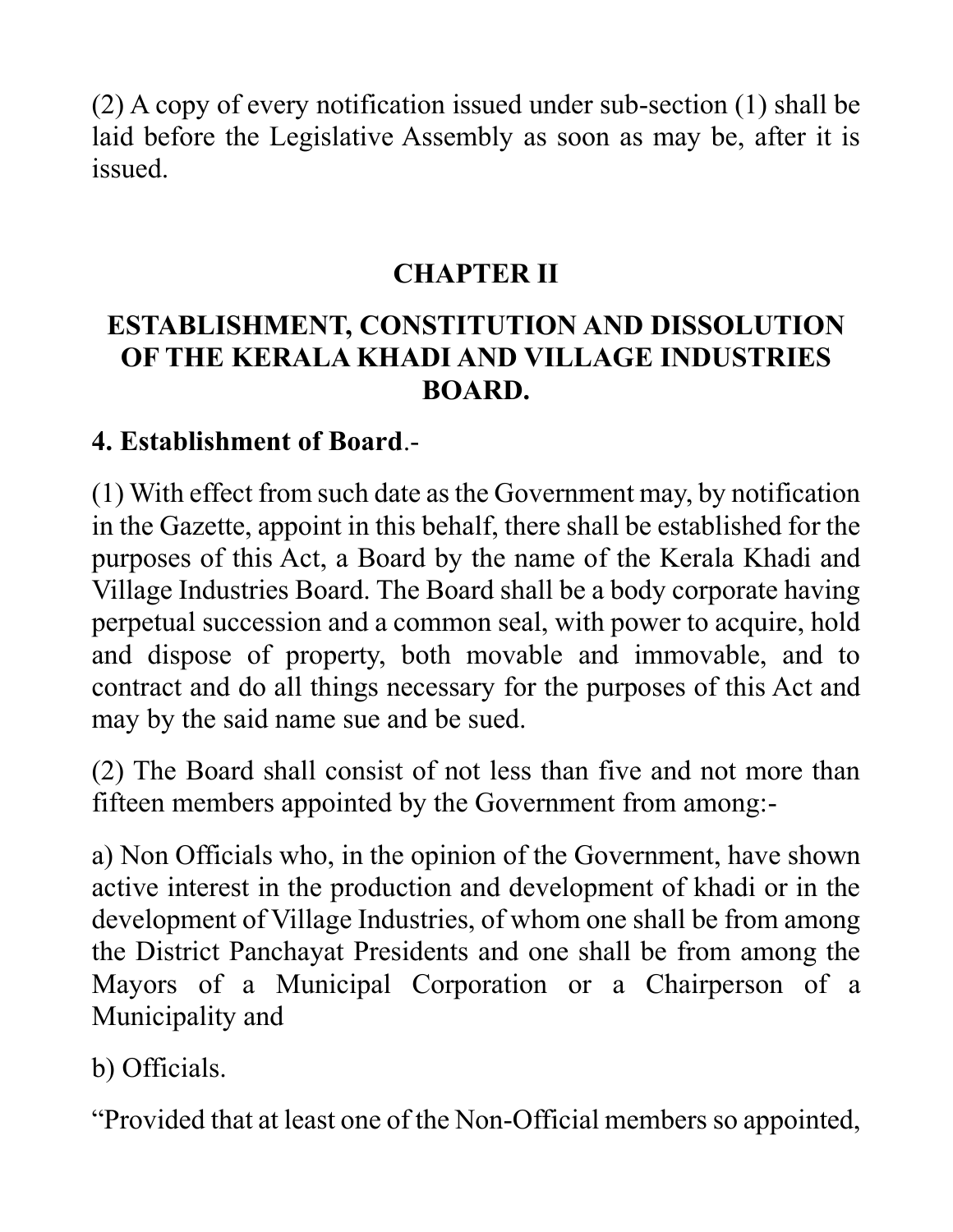shall be a person belonging to a Scheduled Caste or Scheduled Tribe.

Explanation: In this sub-Section, the expressions 'Scheduled Caste' and 'Scheduled Tribes' shall have the same meaning as in the Constitution of India".

2A) The Government shall nominate one of the members of the Board to be its Chairman and another member to be its Vice- Chairman;

Provided that the Vice-Chairman shall be nominated from among the non-official members of the Board;

(3) The Vice-Chairman and other members shall be paid from the funds of the Board such allowances as the Government may fix.

**4A. Reconstitution of the Board**:- (1) The Government may, by notification in the Gazette and for reasons to be specified in the notification, reconstitute the Board in accordance with the provisions of section 4.

(2) When the Board is reconstituted under the provisions of subsection (1), all members of the Board (including the Chairman and Vice-Chairman) holding office immediately before such reconstitution shall, from the date of reconstitution, vacate their offices as such members, notwithstanding that their term of office has not expired, unless they are appointed as members of the Board as so reconstituted.

(3) Every notification issued under sub-section (1) shall be laid as soon as may be after it is issued before the Legislative Assembly while it is in session for a total period of fourteen days which may be comprised in one session or in two successive sessions, and if, before the expiry of the session in which it is so laid, or the session immediately following, the Legislative Assembly makes any modification in the notification or decided that the notification should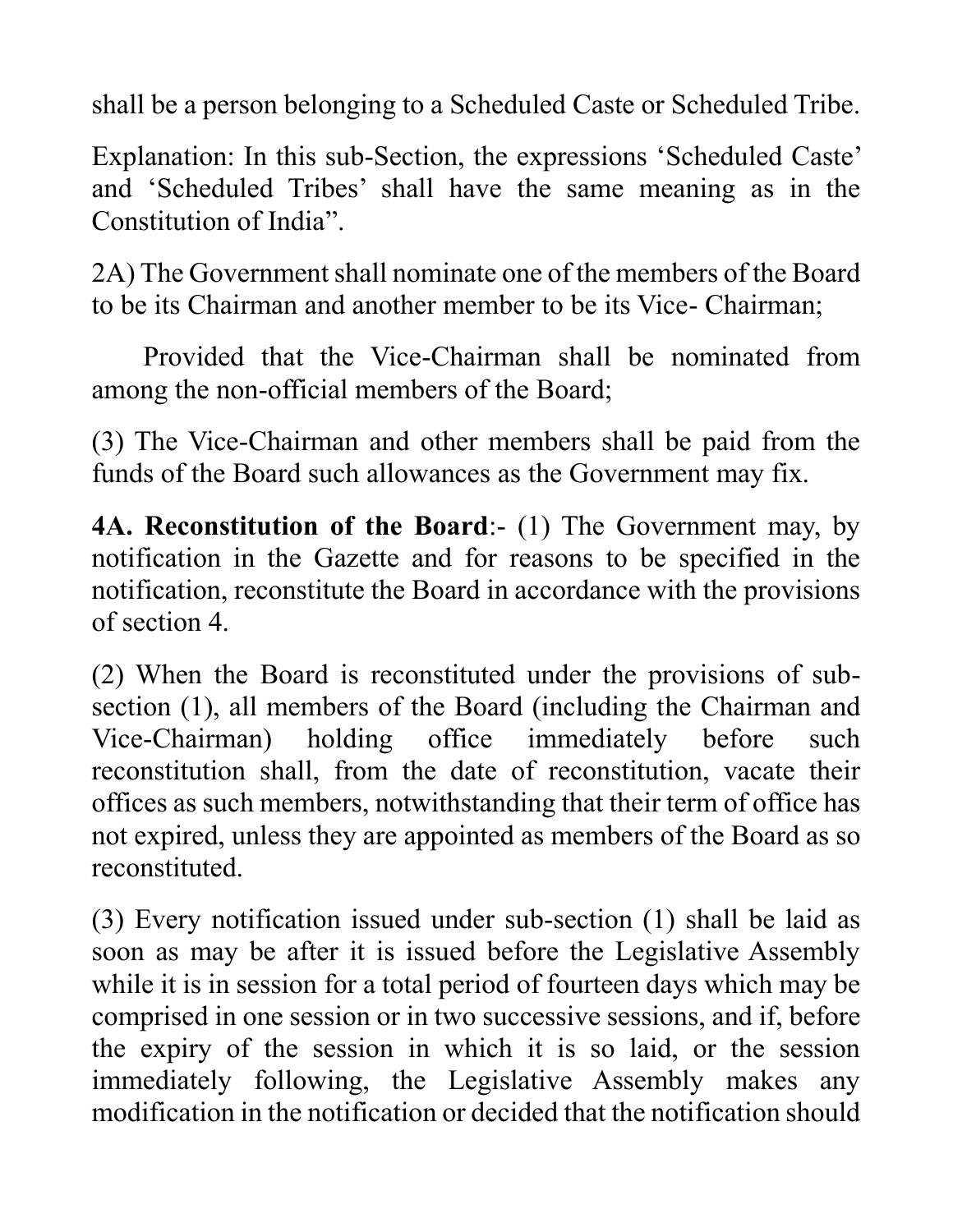not be issued, the notification shall thereafter have effect only in such modified form or be of no effect, as the case may be; so however that any such modification or annulment shall be without prejudice to the validity of anything previously done under that notification."

**5. Resignation of office by member**:- Any member of the Board may at any time resign his office by giving notice in writing to the Government and on such resignation being notified in the Gazette by the Government, shall be deemed to have vacated his office.

**6. Disqualification for appointment on the Board**:- (1) A person shall be disqualified for being appointed or for continuing as a member of the Board if he -

(a) holds any office or place of profit under the Board [other than the office of secretary];

(b) is of unsound mind and stands so declared by a competent court, a deaf-mute or a Leper;

(c) is, or at any time has been, adjudicated insolvent or has suspended payment of his debts or has compounded with his creditors;

(d) has directly or indirectly by himself, by his wife or son, or by any partner, any share or interest in any subsisting contract or employment with, by or on behalf of the Board;

(e) is a Director or Secretary or a Manager or other salaried officer of any incorporated company or any Co-operative society, which has any share or interest in any contract or employment with, by or on behalf of the Board.

(2-a) A person shall not be disqualified under clause (a) of subsection (1) by reason only of his being a member receiving any allowance as provided in sub-section  $(3)$  of section 4.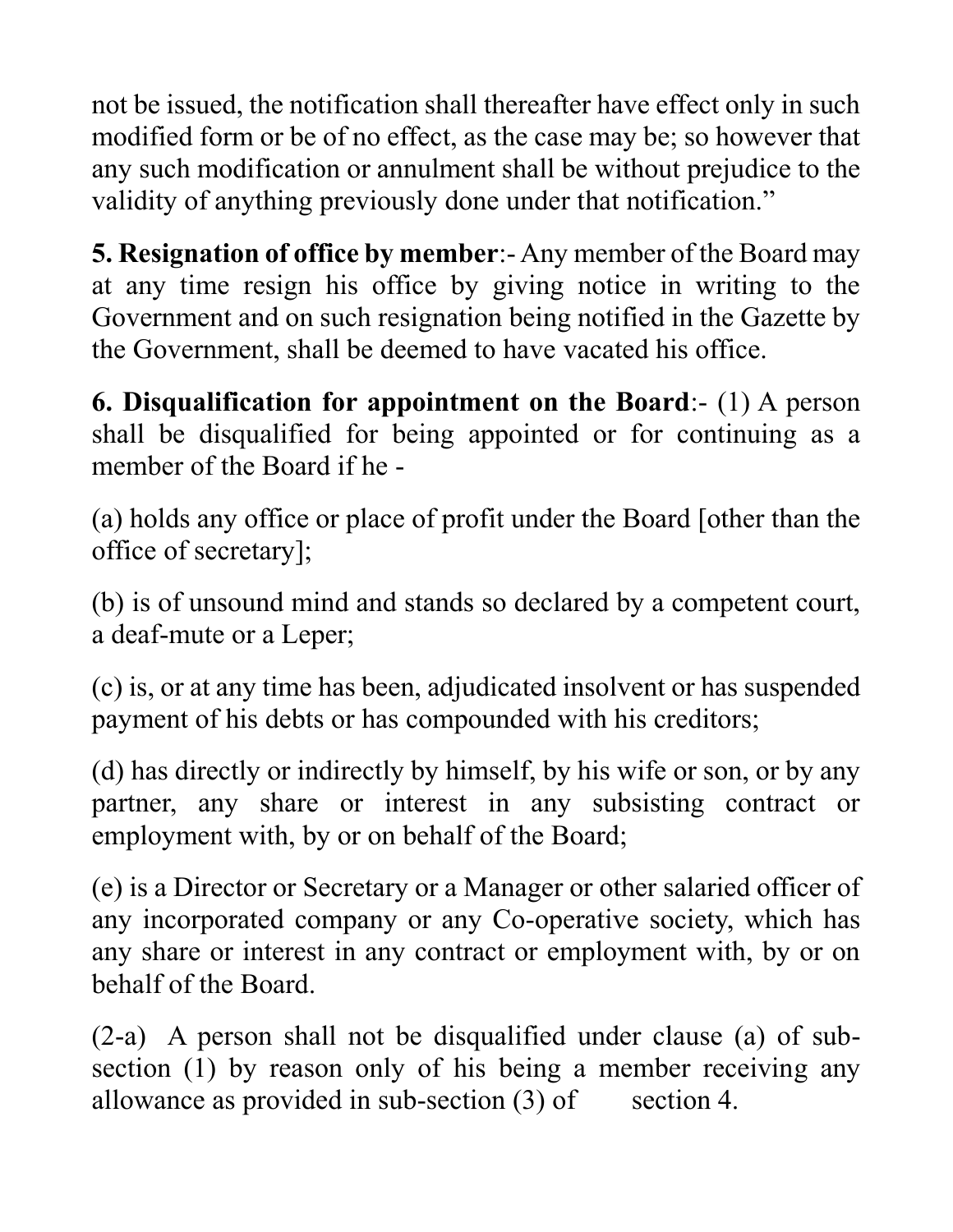(b) A person shall not be disqualified under clause (d) or clause (e) of sub-section (1), or be deemed to have any share or interest in any contract or employment within the meaning of those clauses by reason only of his, or of the incorporated company or of a Cooperative society, of which he is a Director, Secretary, Manager or other salaried officer, having a share or interest in any newspaper in which any advertisement relating to any affairs of the Board is inserted.

(c) A person shall not also be disqualified under clause (d) or clause (e) of subsection (1) or be deemed to have any share or interest in any contract or employment with, by or on behalf of the Board by reason only of his being a shareholder of such company or society:

Provided that such person disclosed to the Government the nature and extent of the share held by him from time to time.

#### **7. Removal or suspension of a member**.-

(1)The Government may remove from the Board any member who, in their opinion,-

(a) refused to act; or

(b) has become incapable of acting; or

(c) has so abused his position, as a member, as to render his continuance on the Board detrimental to the interest of the public; or

(d) is absent without permission from all the meeting of the Board for four successive months or for the period in which three successive meetings are held, whichever period is longer; or

(e) ceases to reside in the State of Kerala; or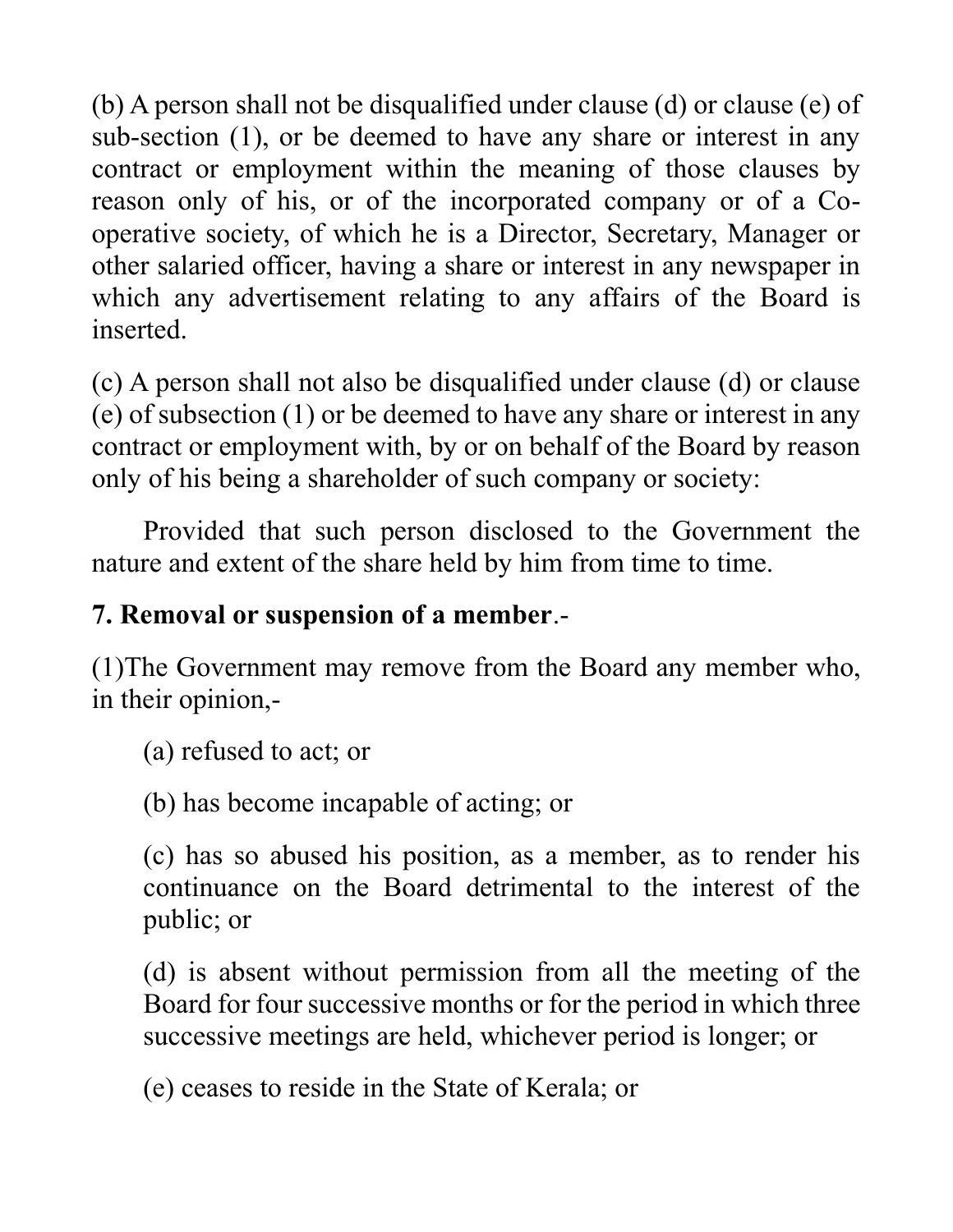(f) is otherwise unsuitable to continue as a member:

Provided that removal under this sub-section shall not be made unless the member concerned has been given an opportunity to submit his explanation to the Government.

(2) The Government may suspend any member of the Board pending action against him under sub-section (1).

(3) A member who has been removed under sub-section (1) shall not be re-appointed as a member of the Board or appointed in any other capacity under the Board.

(4) The Government may declare void any transaction in connection with which a member has been removed under sub-section (1).

**8. Vacancy to be filled in as early as possible**:- When a member dies or resigns as provided in section 5, or is subject to any of the disqualifications specified in section 6, or is removed under subsection (1) of section 7 he shall cease to be a member of the Board, and any vacancy so occurring shall be filled in by the Government as early as practicable:

Provided that during any such vacancy the remaining members may act as if no vacancy has occurred.

**9. Validity of proceedings:**- No act or proceeding of the Board shall be deemed to be invalid by reason only of a defect in its constitution or on the ground that (………) any member thereof was disqualified for, or had ceased to hold his office, or by reason of such act or proceeding having been done or taken during the period of any vacancy in the office of (…) any member of such Board.

**9 A.** Temporary association of persons with the Board for particular purpose.-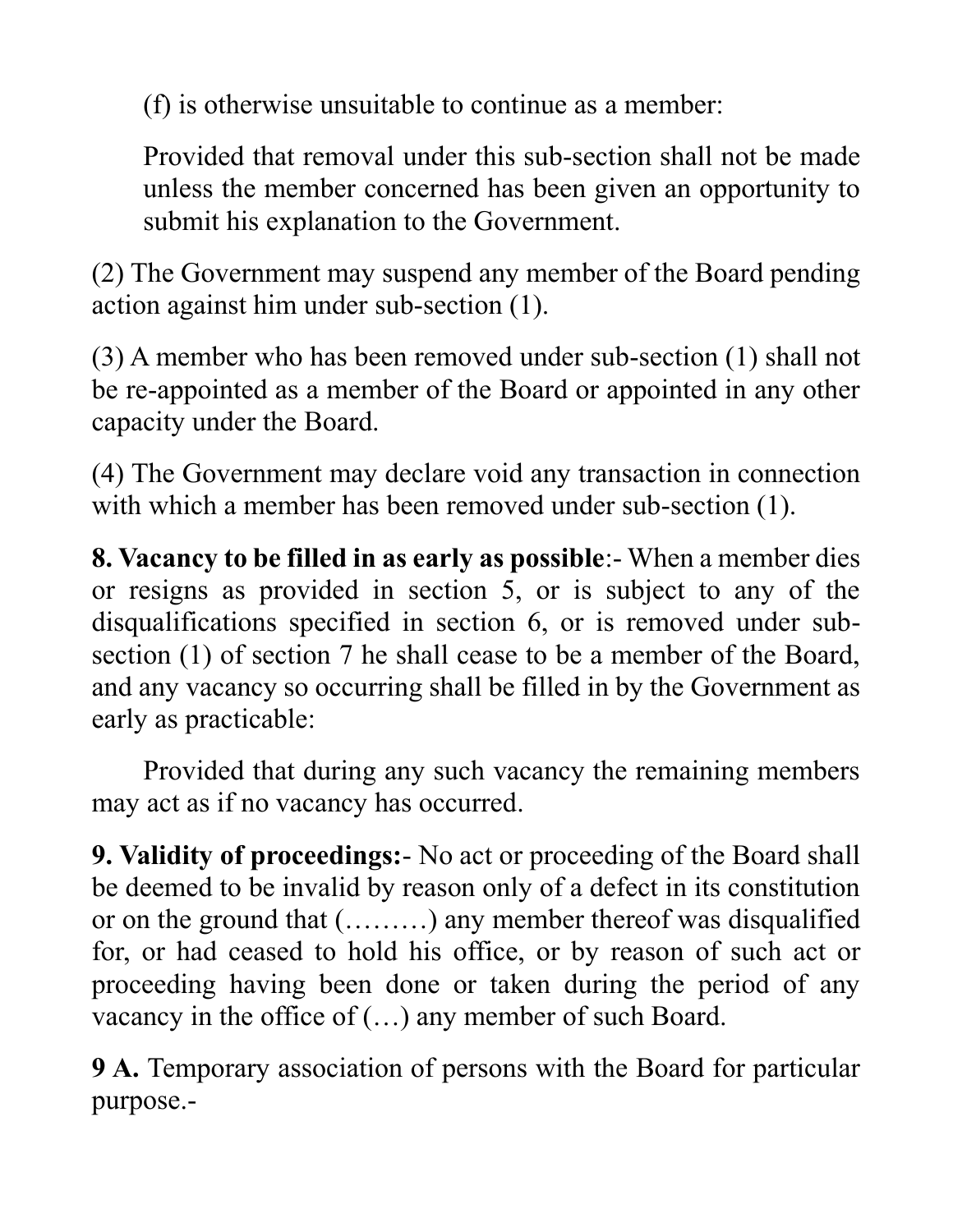(1) The Board may associate with itself in such manner and for such purposes as may be determined by regulations any person whose assistance or advice it may desire in carrying out any of the provisions of this Act.

(2) A person associated with the Board under sub-section (1) shall not be deemed to be a member of the Board, and shall have no right to vote at any meeting thereof, but he may take part in the discussions of the Board relating to the purpose for which he was associated with the Board.

(3) The Government may, by order, depute one or more officers of the Government to attend any meetings of the Board and to take part in the discussions of the Board but such officer or officers shall not have the right to vote.

# **10. Secretary and other members of staff of Board**.-

(1) The Government may appoint a person to be the Secretary to the Board.

(2) The remuneration, allowances and other conditions of service of the secretary shall be such as may be prescribed.

(3) The secretary shall exercise such powers and discharge such duties as may be prescribed.

(4) The Board may appoint such other members of the staff of the Board as it may consider necessary.

(5) The remuneration, allowances and other conditions of service of the members of the staff of the Board, other than the Secretary, shall be such as may be determined by Regulations.

(6) The Local Authorities shall have power to supervise the schemes of the Board formulated and funded by them.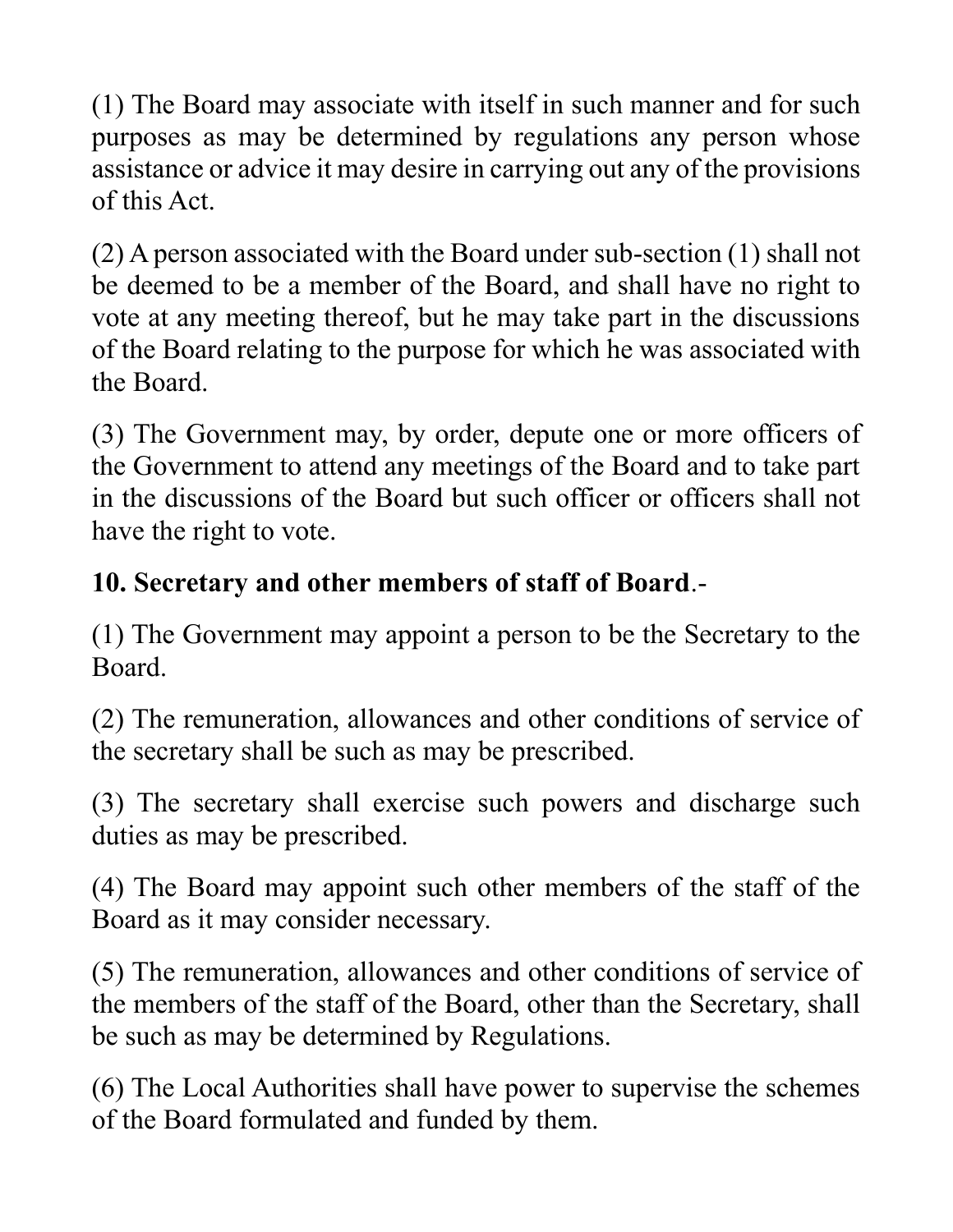#### **11. Standing finance committee and other committees**.-

(1) The Board may appoint a Standing Finance Committee to exercise such powers and perform such functions relating to the finance of the Board as may be laid down by regulations.

(2) Subject to any rule made under section 33, the Board may, from time to time, appoint one or more other committee or committees for the purpose of securing the efficient discharge of its functions and in particular for the purpose of securing that the said functions are exercised with due regard to the circumstances and requirements of Khadi or any particular Village Industry. Such committees may be appointed for any particular area.

# **12. Meeting of the Board**.-

(1) The Board shall meet at such times and places and shall, subject to the provisions of sub-sections (2) and (3), observe such rules of procedure in regard to transaction of business at its meetings (including the quorum at meetings) as may be provided by regulations made by the Board:

Provided that the Board shall meet at least once in every three months.

(2) The chairman or, in his absence, the Vice-Chairman or, if he is also absent, such member as may be chosen by the members present from among themselves shall preside at a meeting of the Board.

(3) All questions at a meeting of the Board shall be decided by a majority of the votes of the members present and a voting, and in the case of an equality of votes, the Chairman or in his absence, the person presiding shall have a second or casting vote.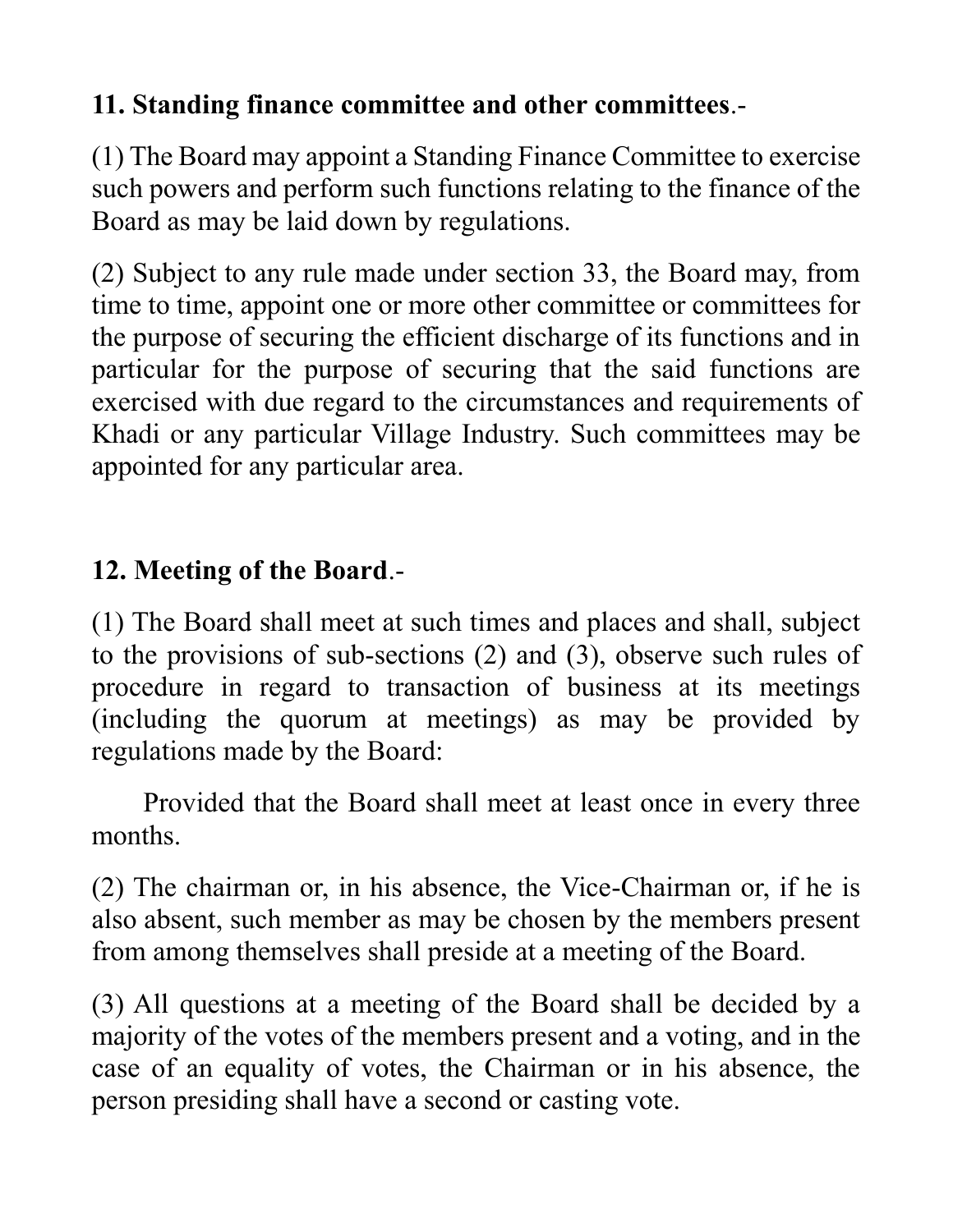(4) The proceedings of the meeting of the Board shall be forwarded to the Government within fifteen days of every meeting.

#### **13. Power to make contracts**.-

(1) The Board may enter into and perform all such contracts as it may consider necessary or expedient for carrying out any of the purposes of this Act.

(2) Every contract shall be made on behalf of the Board by the Chairman.

(3) Every contract made by the Chairman on behalf of the Board shall, subject to the provisions of this section, be entered into in such manner and form, as may be prescribed.

(4) A contract not executed in the manner provided in this section and the rules made there under shall not be binding on the Board.

**14. Term of office of members of the Board**:- The term of office of the (Vice-Chairman and the other members) of the Board shall be such as may be prescribed.

# **CHAPTER III**

# **FUNCTIONS AND POWERS OF THE BOARD**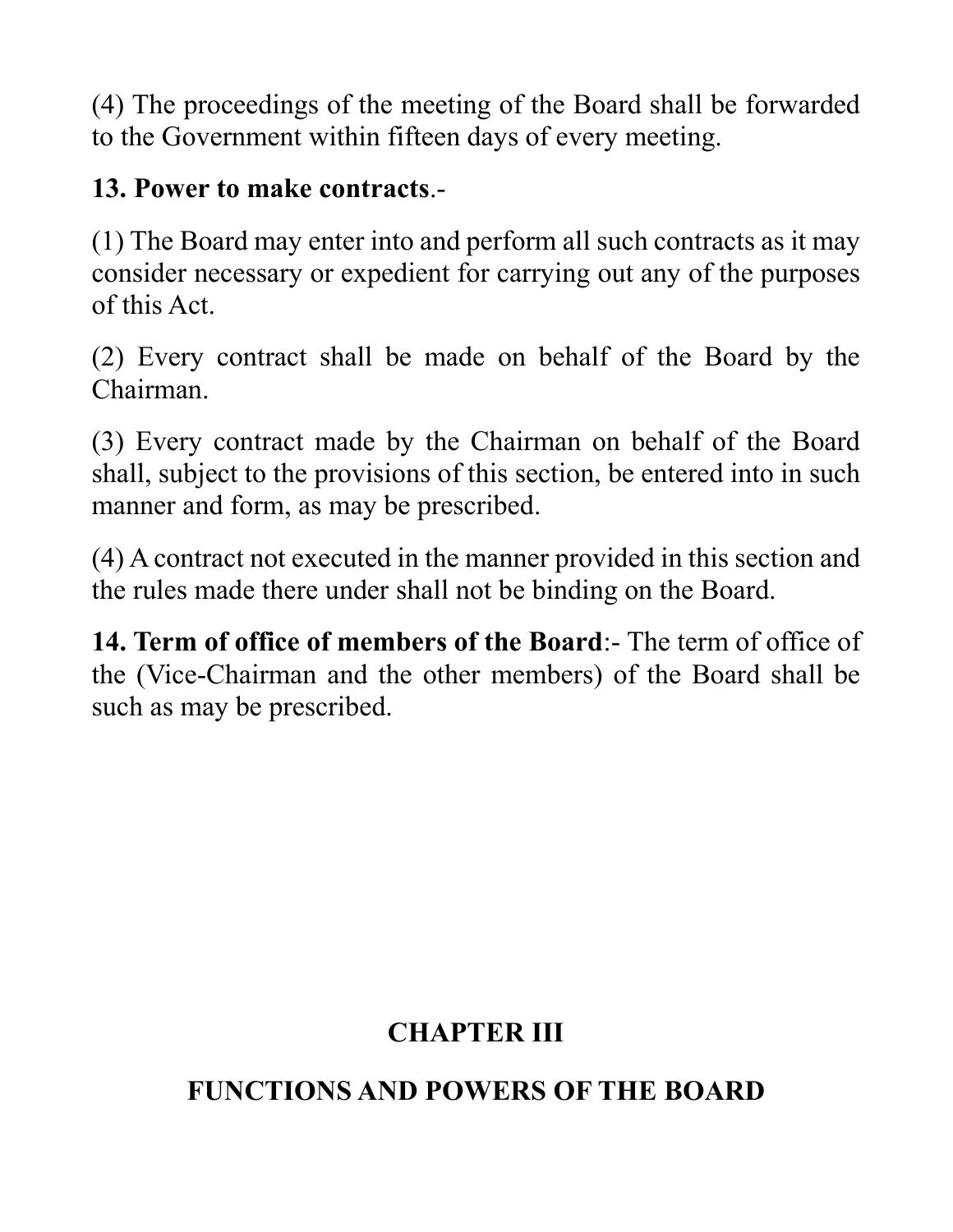#### **15. Functions of the Board**:-

**(1)** It shall be the duty of the Board to organize, develop and regulate khadi and village industries and to assist the local authorities in implementation of the schemes for the development of Khadi and Village Industries and perform such functions as the Government may, prescribe from time to time.

**(2)** Without prejudice to the generality of the provisions of subsection (1), the Board shall also in particular discharge and perform all or any of the following duties and functions namely:-

(1) to start, encourage, assist and run khadi and village industries;

(2) to provide deserving persons with gainful employment in their homes through the organization of khadi and village industries;

(2-a) to grant loans and give other assistance for the development of khadi and village industries.

**(3)** to organize Co-operative societies for Khadi and Village Industries;

**(4)** to conduct training centers and to train people at those centers or at other centers outside the State of Kerala in Khadi and Village Industries;

**(5)** to arrange for the supply of raw materials, tools and implements to Khadi and Village Industries and for the sale of their finished products.

**(6)** Omitted

**(6-a) to carry on trading activities by way of running Emporia, Neera Bhavan, Depots, Manufacturing centres and the like on request from a Panchayat or Municipality or Institution aided by**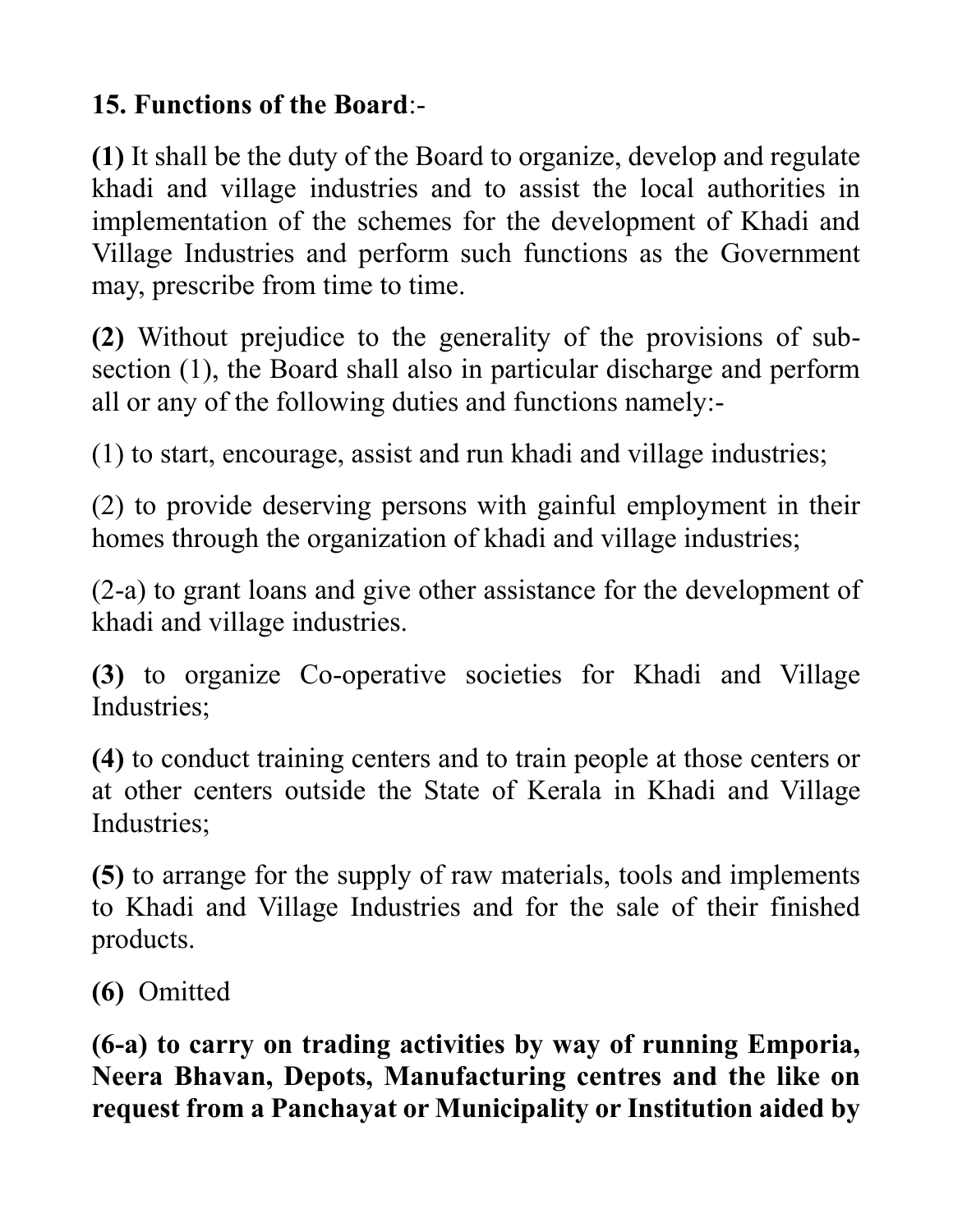# **the Board or individuals. (***Substituted)*

**(7)** to endeavour to educate public opinion and to impress upon the public the advantages of patronizing the products of Khadi and Village Industries;

**(8)** to seek and obtain advice and guidance in these subjects by inviting experts;

**(9)** to encourage and promote research in the technique of production of khadi or in the development of village industries.

**(10)** to arrange for publicity and popularising of goods manufactured in Khadi and Village Industries by opening stores, shops, exhibitions and the like and to carry on such activities incidental and conducive to the objects of this Act and to perform such other functions as the Government may direct for the purpose of carrying out the objects of this Act*. (substituted)*

**16. General powers of the Board**.- The Board shall, for the purposes of carrying out its functions under this Act, have the following powers, namely:-

(i) to acquire and hold such movable and immovable property as it deems necessary and to lease, sell or otherwise transfer any such property;

Provided that in the case of immovable property the aforesaid powers, except the power to acquire, shall be exercised only with the previous sanction of the Government;

Provided, however, that the previous sanction of the Government shall not be necessary for any lease, sale or other transfer of immovable property to the Khadi and Village Industries Commission.

(ii) to incur expenditure and undertake works in any area in the State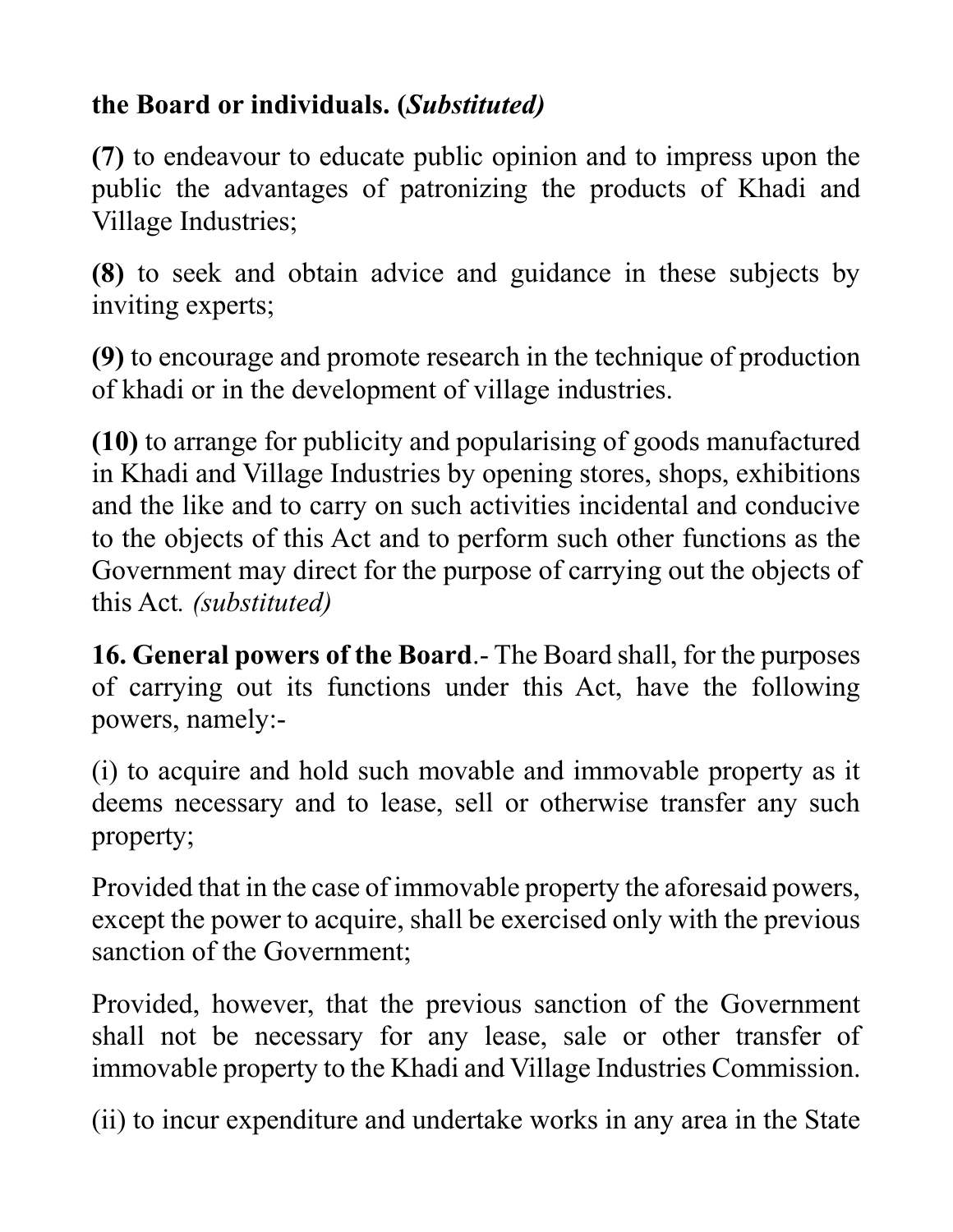of Kerala for the forming and execution of such schemes as it may consider necessary for the purpose of carrying out the provisions of this Act or as may be entrusted to it by the Government or local authorities subject to the provisions of this Act and the rules made thereunder.

(iii) to require any person who has been granted any loan or other financial assistance by the Board for the development of Khadi or any Village Industry, to maintain such accounts and records relating to the receipt and utilisation of the loan or other financial assistances as the Board may direct;

(iv) to direct an inspection of the accounts and records maintained under clause (iii), by an Officer or authority authorized in this behalf by the Board or the Government;

(v) to supervise the activities carried on by any person utilizing any loan or other financial assistance referred to in clause (iii) and to give that person such directions as the Board may deem fit regarding such activities.

**16 (A) Delegation of Functions of the Board to Local Authorities-The Government may by order delegate the functions of the Board under this Act to the Local Authorities subject to such conditions as may be specified in that order.**

# **CHAPTER IV**

# **PREPARATION AND SUBMISSION OF PROGRAMMES**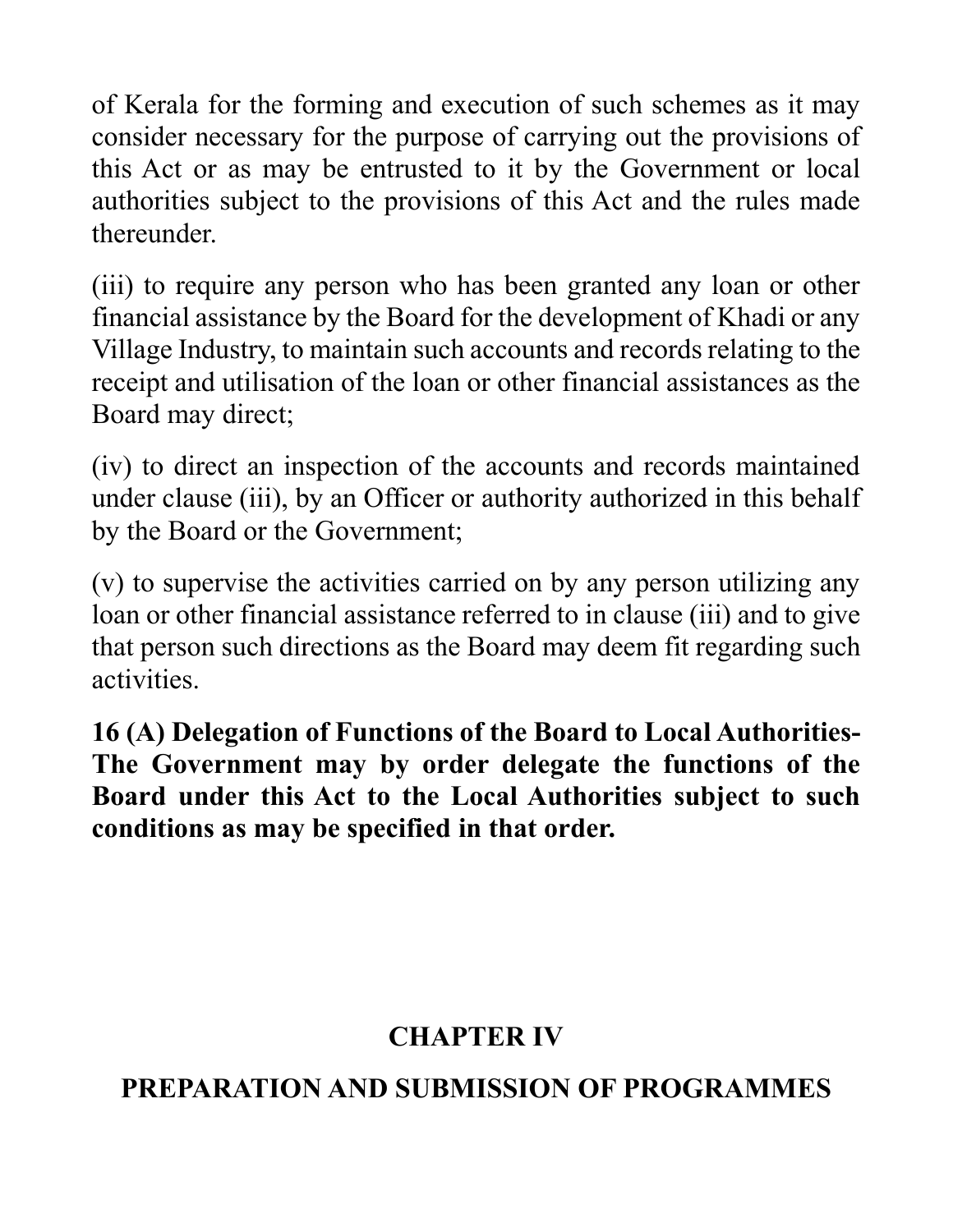## **17. Preparation and submission of Annual Programme:**-

(1) In each year on or before such date as may be fixed by the Government, the Board shall prepare and forward to the Government and the District Planning Committee constituted under Section 53 of the Kerala Municipality Act 1994 (20 of 1994) a programme of work.

(2) The programme shall contain -

(a) such particulars of the scheme which the Board proposes to execute, whether in part or whole, during the next year;

(b) particulars of any work or undertaking which the Board proposes to organize during the next year for the purposes of carrying out its functions under this Act; and

(c) such other particulars as may be prescribed.

(3) The District Planning Committee shall within one month from the date of receipt of the programme of work from the Board forward the same to the Government with its recommendations.

**18. Sanction of programme:-** The Government may approve and sanction the programme in whole or with such modifications as they deem fit after due consideration of the recommendations of the District Planning Committees.

**19. Supplementary programme**:-The Board may prepare and forward a supplementary programme for the sanction of the Government in such form and before such date as the Government may prescribe and the provisions of Section 17, Section 18 shall apply to such supplementary programme.

**19A**. Power of Board to alter scheme:- The Board may with the previous approval of Khadi and Village Industries Commission, make any alteration in any scheme so long as the aggregate amount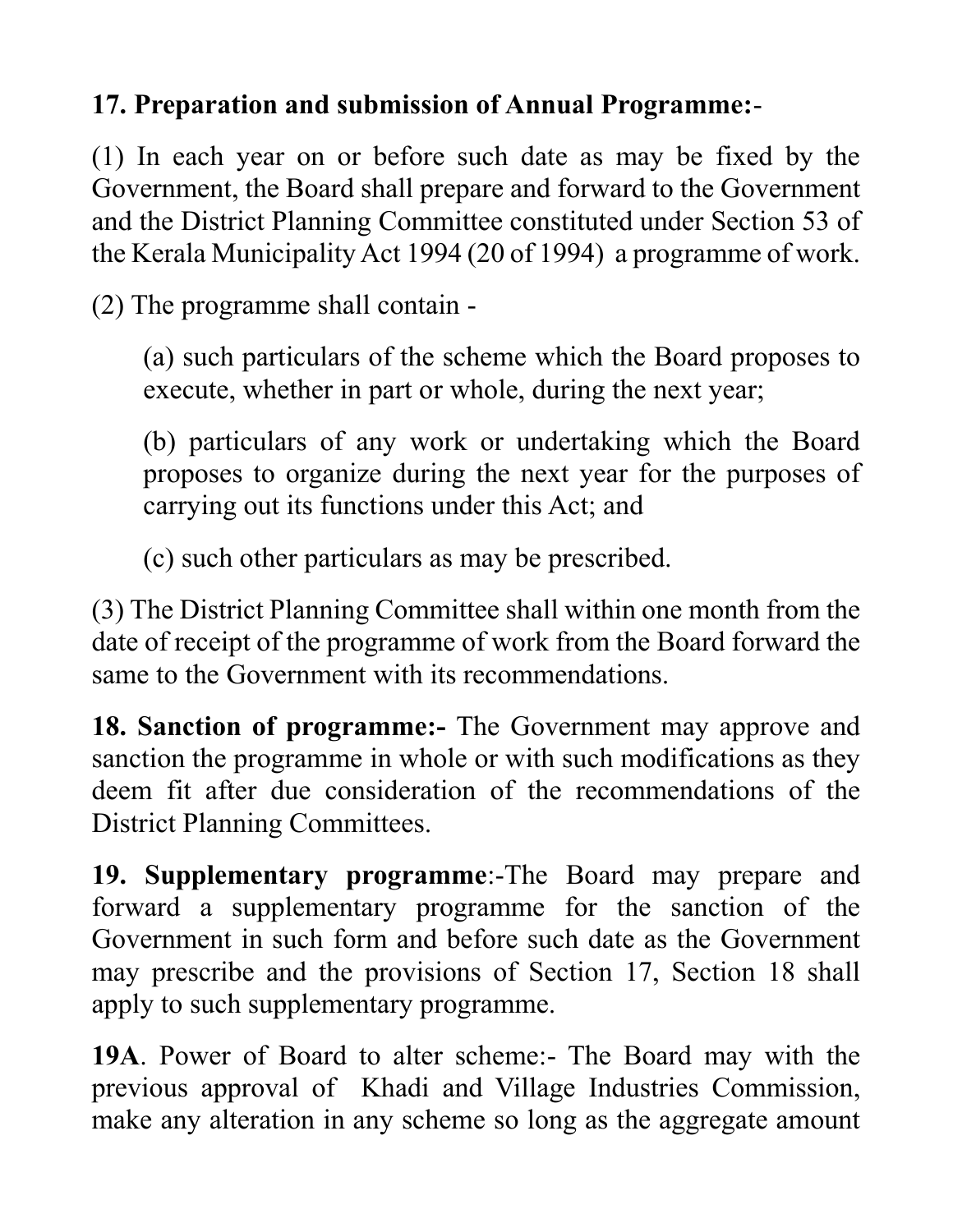sanctioned for the scheme is not exceeded. A report of the alteration shall be send to the Government and the District Planning Committee concerned in such form and within such time as may be prescribed.

#### **CHAPTER V**

# **FINANCE, ACCOUNTS, AUDIT AND DEBTS**

**20. Transfer of property:**- The Government may transfer to the Board buildings, land or any other property, whether movable or immovable, for use and management by the Board on such conditions and limitations as the Government may deem fit for the purposes of this Act.

#### **21. Funds of the Board:**-

(1) The Board shall have its own fund and all receipts of the Board shall be credited thereto and all payments by the Board shall be met therefrom.

(2) The Board may accept grants, subventions, donations and gifts and receive loans from the Government or a local authority or anybody or association, whether incorporated or not, or an individual for all or any of the purposes of this Act.

(3) All monies belonging to the fund of the Board shall be deposited in such manner as the Government may, by a special or general order, direct.

(4) The accounts of the Board shall be operated upon by such officers jointly or individually as may be authorized by the Board.

**22. Application of fund and property:**- All property, fund and other assets of the Board shall be held and applied by it subject to the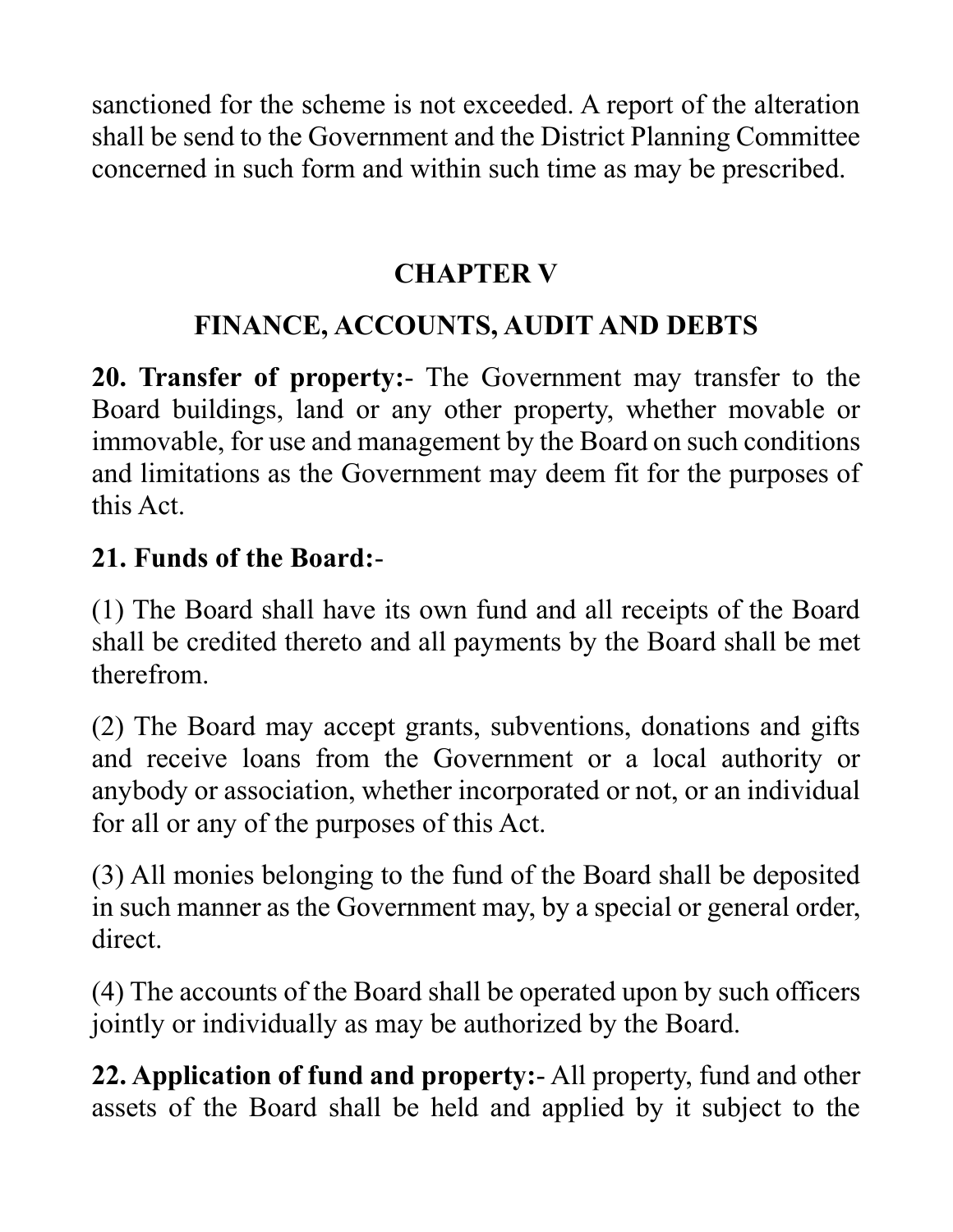provisions and for the purposes of this Act.

#### **23. Subventions and loans to the Board:**-

(1) The Government may, from time to time, make subventions and grants to the Board for the purposes of this Act on such terms and conditions as the Government may determine in each case.

(2) The Board may, from time to time, with the previous sanction of the Government and subject to the provisions of this Act and such conditions as the Government may determine, borrow any sum required for the purposes of this Act.

Provided that the previous sanction of the Government shall not be necessary to borrow any sum from the Khadi and Village Industries Commission.

**24. Budget:**- The Board shall, on or before such date as may be fixed by the Government, prepare and submit to the Government the budget for the next financial year showing estimated receipts and expenditure on capital and revenue accounts according to the programme and the schedule of the stock.

**25. Sanction of budget:-** The Government may sanction the budget submitted to it with such modifications as they deem proper.

(2) No sum shall be expended by or on behalf of the Board unless such expenditure is covered by a specific provision in the budget approved by the Government under sub-section (1):

Provided that the Board may, within the limits of the budget, sanction any re-appropriation from one head of expenditure to another or from a provision made for one scheme to that in respect of another.

**26. Supplementary budget:**- The Board may submit a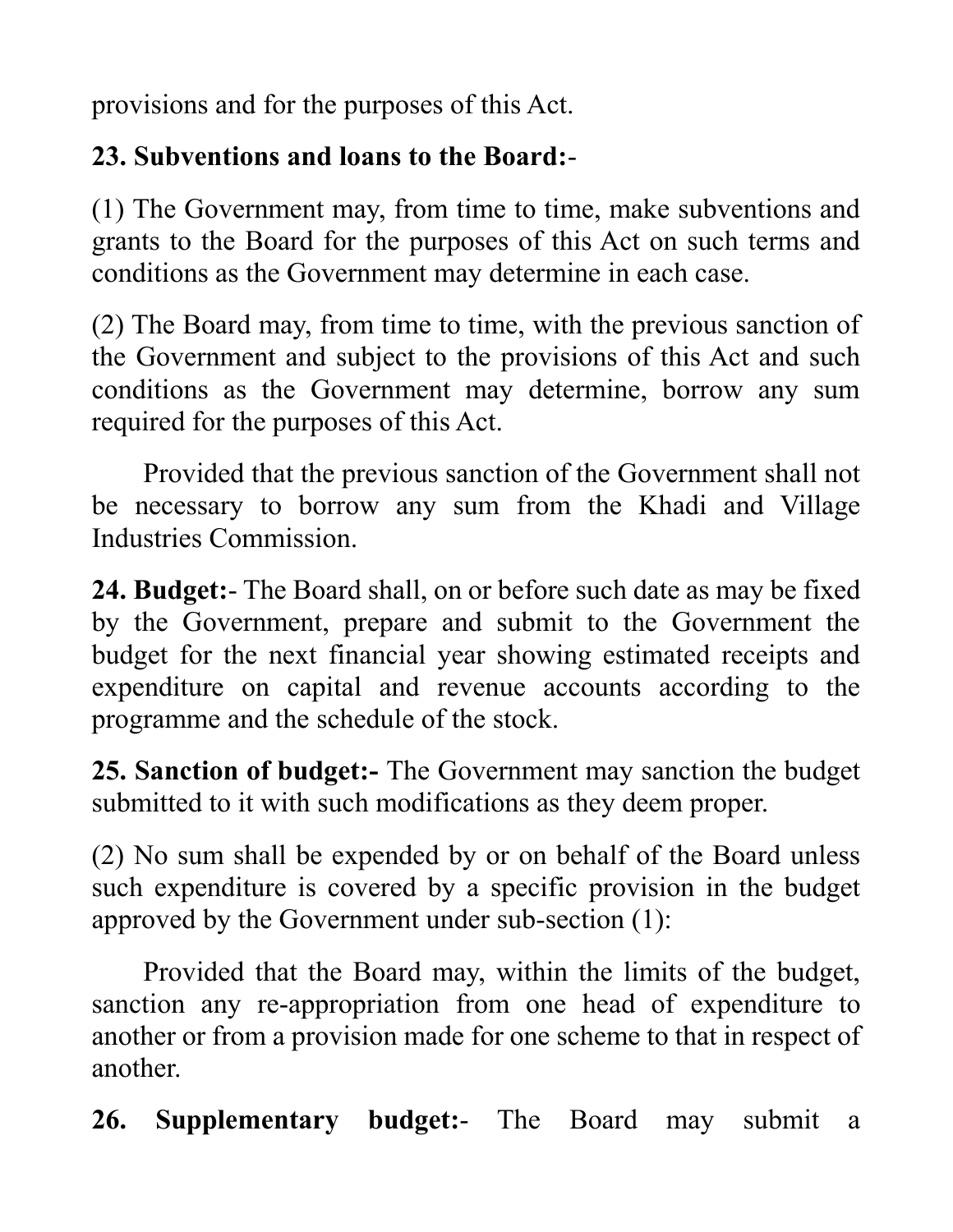supplementary budget for the sanction of the Government in such form and before such date as the Government may prescribe and the provisions of section 25 shall apply to such supplementary budget.

**27. Annual Report:**- The Board shall prepare and forward to the Government in such manner as may be prescribed an annual report within three months from the end of this financial year giving a complete account of its activities during the previous financial year. Every such report shall be laid before the Legislative Assembly as soon as may be after it is received by the Government.

**28. Further report, statistics and returns:**- The Board shall before such date and at such intervals and in such manner as the Government may from time to time direct, submit to the Government a report on such matters and such statistics and such returns as the Government may direct.

**29(1). Accounts and audit:**- The accounts of the Board shall be maintained and an annual statement of accounts shall be prepared in such manner as may be prescribed. Such accounts shall be audited by an auditor approved by the Government.

**(2)** The Board shall forward to the Government a copy of the audited annual statement of accounts referred to in sub-section (1) within two months from the end of the financial year to which such statement relates, and every such statement shall be laid before the Legislative Assembly as soon as may be after it is received by the Government.

**29A**. **Recovery of arrears:**- If any amount due to the Board in accordance with the terms of a contract or otherwise or any sum payable in connection therewith, has not been paid, such amount or sum shall, without prejudice to any other remedy provided by law, be recoverable as arrears of land revenue under the Revenue Recovery Act for the time being in force.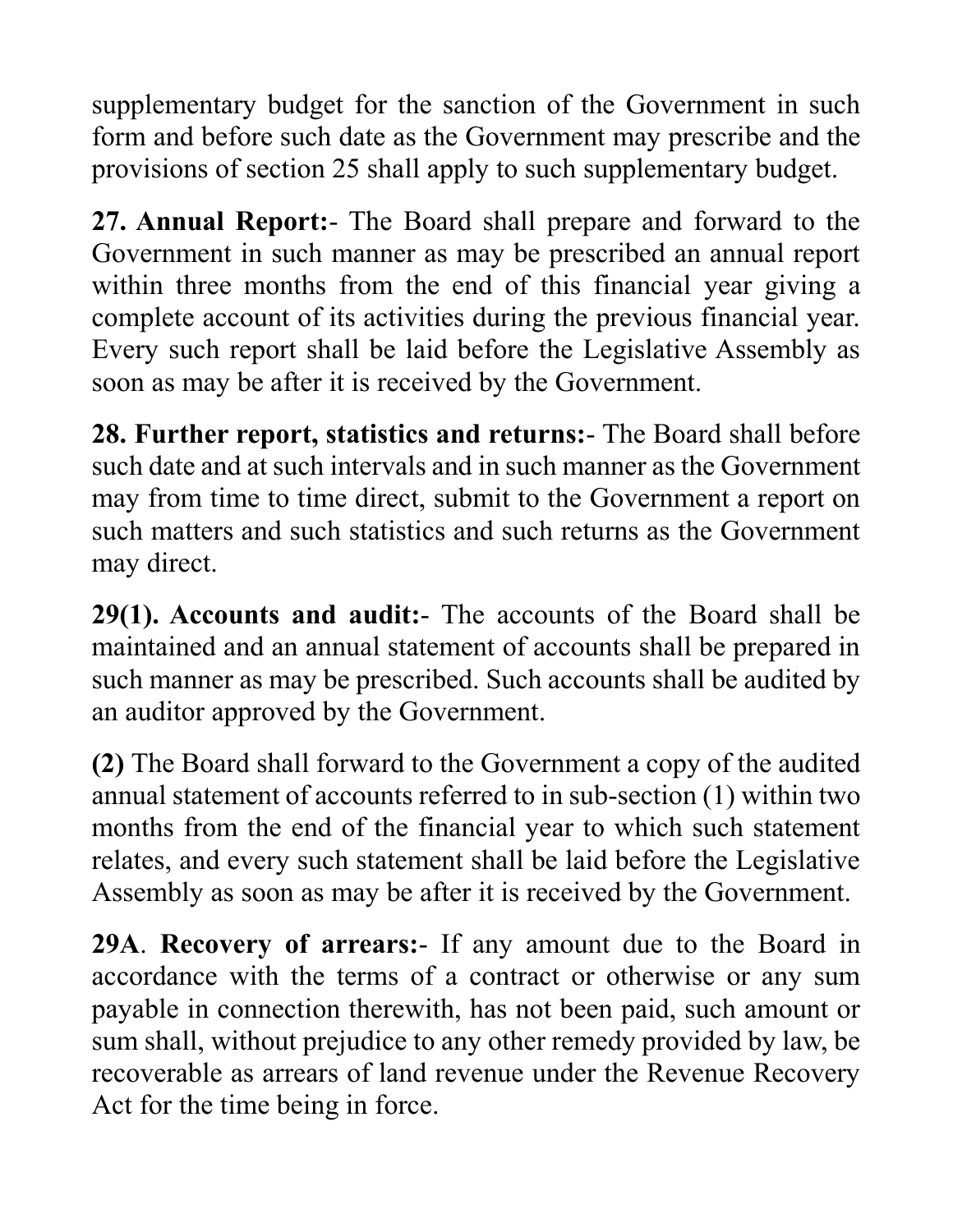**29B. Power to write off irrecoverable amount:**- The Board may write off any sum not exceeding one hundred rupees in each case, subject to an annual limit of two thousand rupees, if in its opinion such sum is irrecoverable.

# **CHAPTER VI**

# **MISCELLANEOUS**

**30**. **Power of Government to give directions**.- In the discharge of its functions under this Act the Board shall be bound by such directions as may be given to it by the Government.

# **30A. Circumstances in which Board may be dissolved**.-

(1) If at any time the Government are satisfied that-

1. the Board has made default in the discharge of its duties or in the performance of its functions imposed or entrusted by or under this Act, exceeded or abused its powers; or

(b) the Board has disregarded the directions given by the Government; or

(c) circumstances have so arisen that the Board is rendered unable or may be rendered unable to discharge its duties or perform its functions under this Act; or

(d) it is otherwise expedient or necessary to dissolve the Board, the Government may, by notification in the Gazette, direct that the Board shall be dissolved from such date as may be specified in the notification, and thereupon the Board shall be deemed to be dissolved accordingly.

(2) On and from the date specified in the notification under subsection  $(1)$ ,-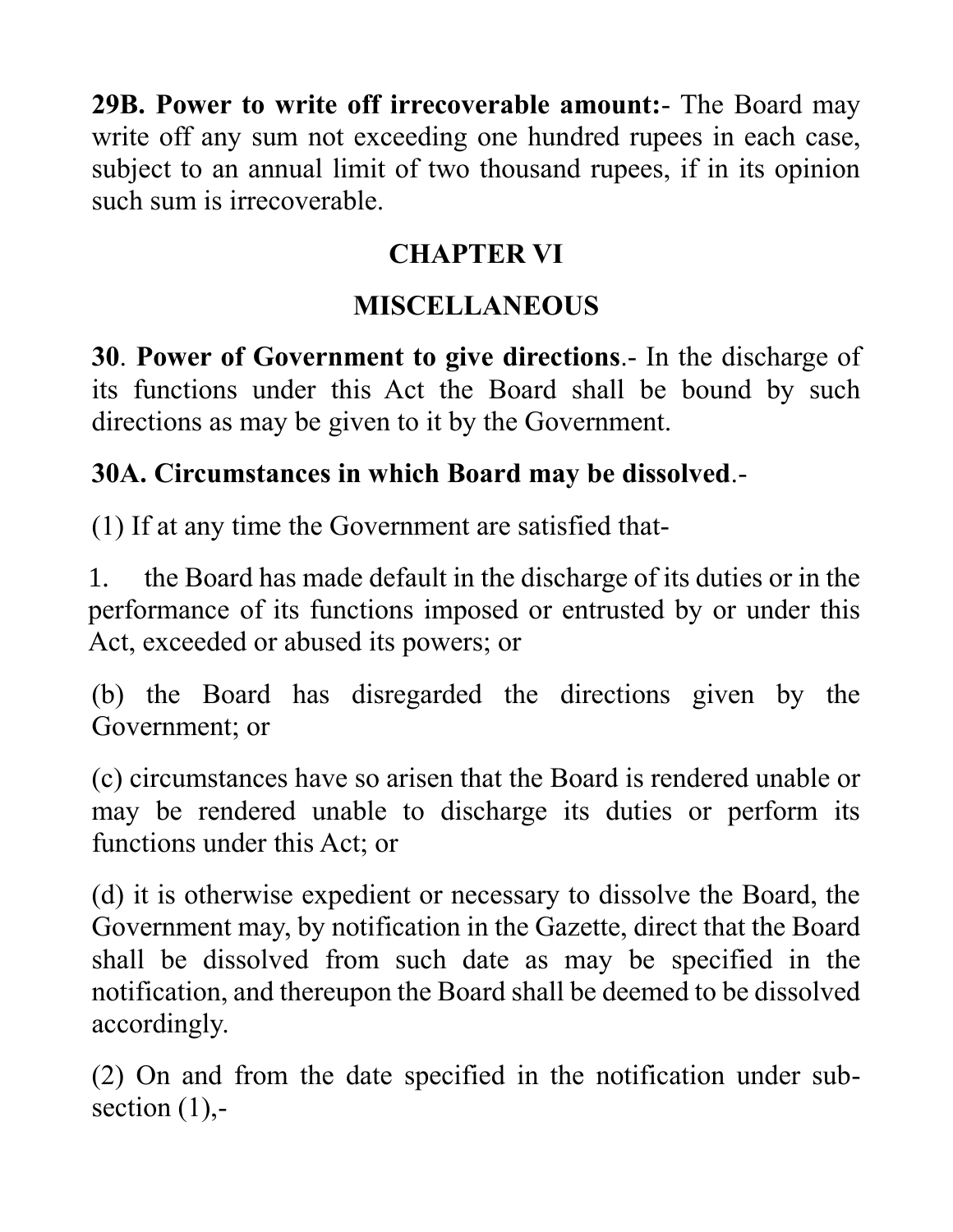(a) all the members of the Board (including the Chairman and the Vice Chairman) shall vacate their offices as such members; and

(b) any committee appointed by the Board shall cease to function.

**30B. Vesting of rights, liabilities, etc. of the Board on dissolution**:- Where the Board is dissolved under section 30A,-

(a) all rights, obligations and liabilities (including any liability under any contract) of the Board on the date of dissolution shall become the rights, obligations and liabilities of the Government;

(b) all properties and functions which immediately before that date were in the possession of the Board for the purposes of this Act shall vest in the Government.

#### **31. Members of Board and members of staff of Board to be public servants:**-

Members of the Board and members of the staff of the Board shall be deemed, when acting or purporting to act in pursuance of any of the provisions of this Act, to be public servants within the meaning of section 21 of the Indian Penal Code (45 of 1860).

**32. Protection of action taken under Act**.- No suit, prosecution or other legal proceeding shall lie against any person for anything which is in good faith done or purported to be done under this Act.

**33. Rules:**- (1) The Government may, by notification in the Gazette, make rules for carrying out the purposes of this Act.

(2) In particular and without prejudice to the generality of the foregoing powers, such rules may provide for all or any of the following matters, namely:-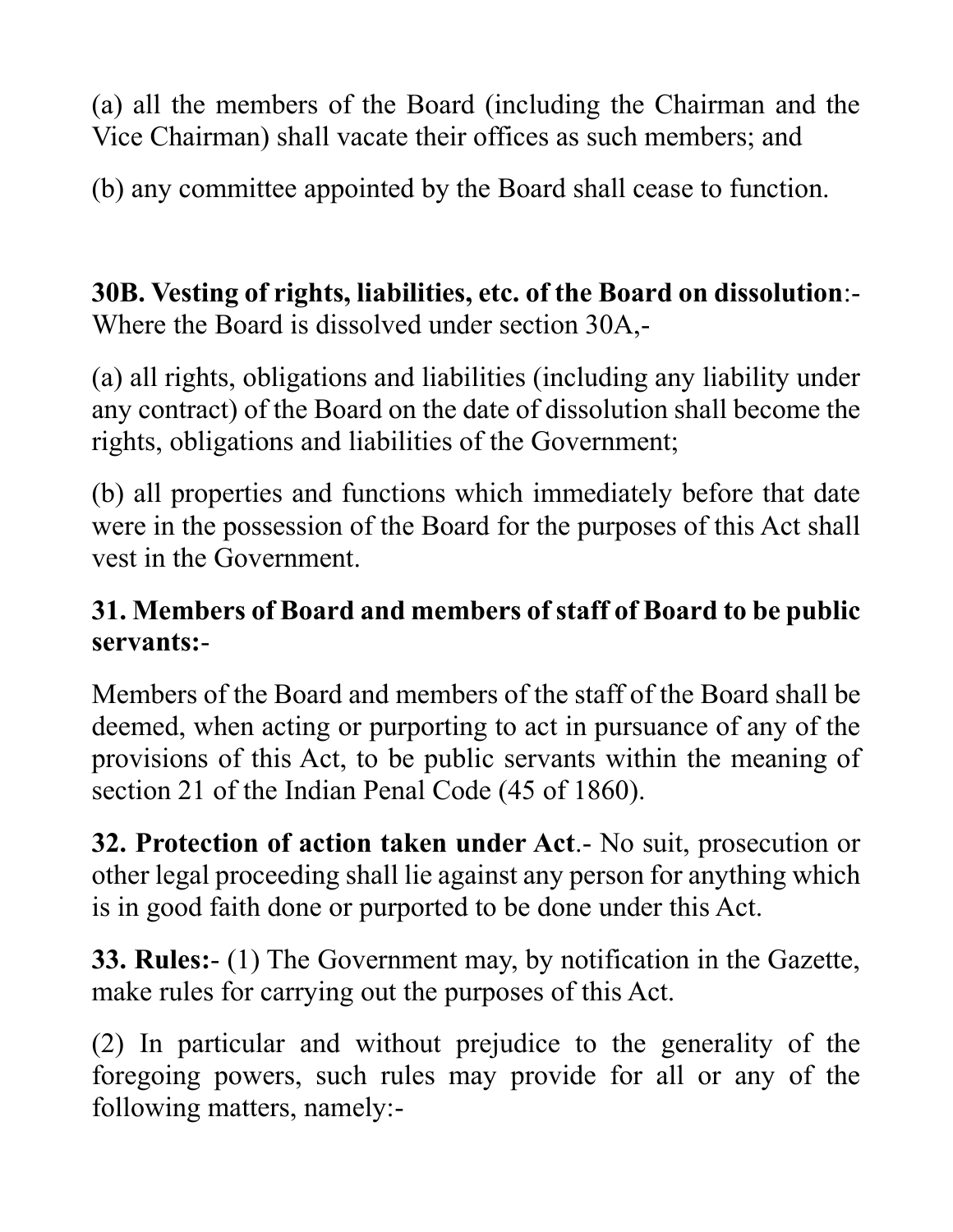(a) the allowances to be paid to the members of the Board under subsection (3) of section 4;

(aa) the remuneration , allowances and other conditions of service of, and the powers to be exercised and the duties to be discharged by, the secretary;

(b) the manner and form in which contracts shall be entered into under section 13;

(c) the term of office of (Vice-Chairman and the other members) the Board and the manner of filling casual vacancies among the members of the Board under section 14;

(d) the functions of the Board under section 15;

(e) the other particulars of the programme under section 17;

(f) the form in which, and the date before which, the supplementary programme shall be submitted under section 19.

(g) the form in which and the date before which, the supplementary budget shall be submitted under section 26.

(h) the manner in which the annual report shall be prepared and forwarded to the Government under section 27.

(i) the manner of maintenance of accounts and preparation of annual statement of accounts under section 29.

(j) any other matter which is or may be prescribed under this Act.

**34. Regulations:**- (1) The Board may, with the previous sanction of the Government, make regulations consistent with this Act and the rules made thereunder and notify them in the Gazette;

(2) In particular and without prejudice to the generality of the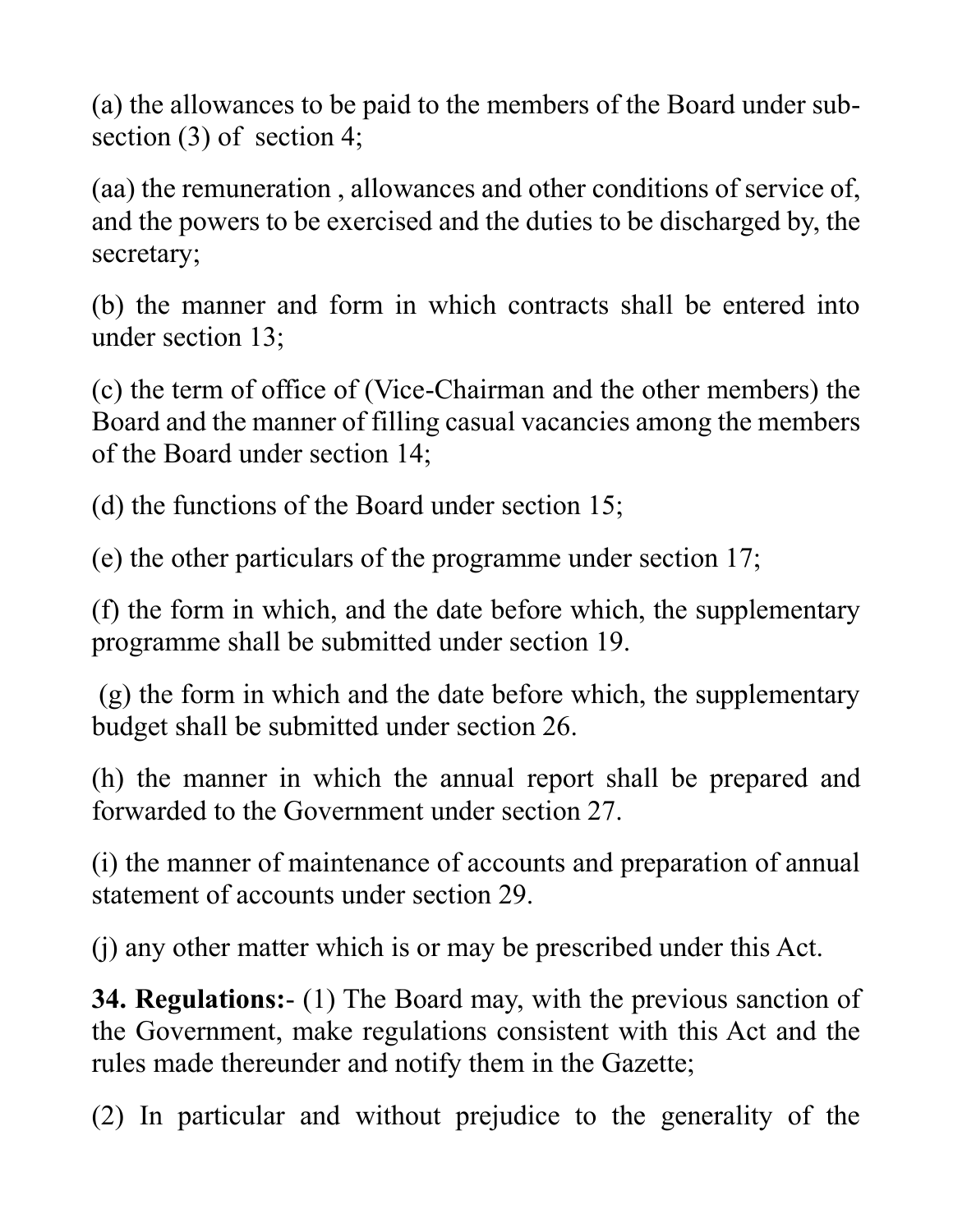foregoing power, the Board may make regulations providing for-

(a) the procedure and disposal of its business and the quorum necessary for the transaction of such business at a meeting;

(b) the remuneration, allowances and other conditions of service of the members of the staff of the Board (other than the secretary).

(c) the functions and duties of the members of the staff of the Board (other than the secretary).

(d) the powers and functions of the Standing Finance Committee appointed under sub-section (1) of section 11 and the procedure to be followed by that Committee in the exercise of its powers and the discharge of its functions;

(e) the functions of the committees appointed under sub-section (2) of section 11 and the procedure to be followed by such committees in the discharge of their functions;

(f) the maintenance of the minutes of the meetings of the Board and the transmission of copies thereof to the Government.

**35. Saving:-** Nothing in this Act shall be deemed to apply to any industry declared to be a scheduled industry under the Industries (Development and Regulation) Act, 1951(56 of 1951), or to affect any of the provisions of the said Act.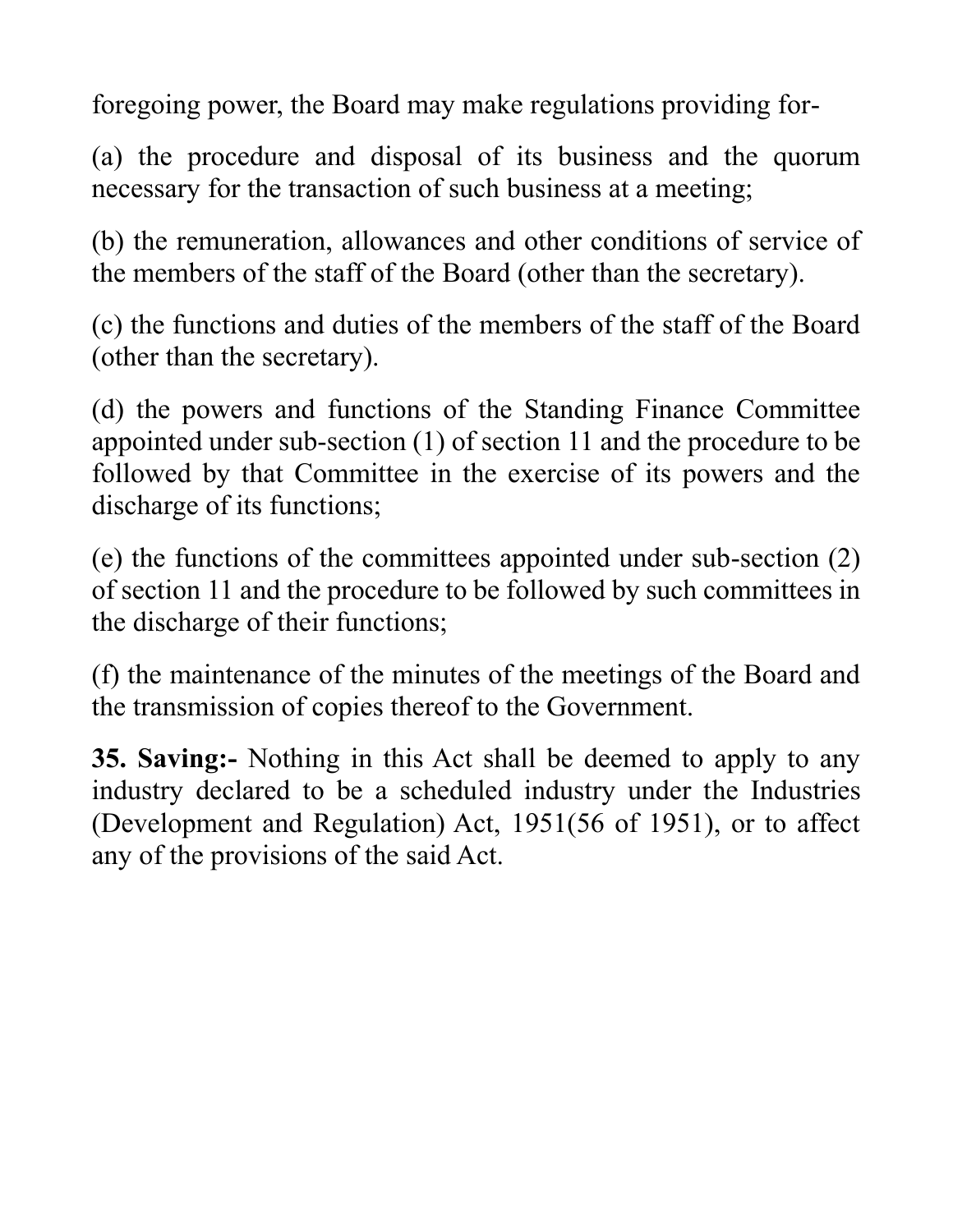# **The Kerala Khadi and Village industries Board Rules 1960**

**(As Amended Up to date)**

# **NOTIFICATION**

**G.O. MS NO. 750/Industries Department Dated, Trivandrum, 25th September 1960**

**S. R. O. No. 62/60:- in Exercise the powers conferred by section 33 of the Kerala Khadi and Village Industries Board Act, 1957 (Act 9 of 1957) the Government of Kerala hereby make the following Rules, namely:-**

**1. Short Title: These rules may be called the Kerala Khadi and Village Industries Board Rules, 1960.**

**2. Definitions:** in **this Rules, unless the context otherwise requires.**

**a) 'Act' means the Kerala Khadi and Village Industries Board Act, 1957.**

**b) 'Chairman' means the 'Chairman' of the Board.**

**c) 'Vice chairman' means the Vice Chairman of the Board.**

**d) 'Government' means the Government of Kerala.**

**e) 'Form' means a form appended these rules.**

**f) 'Section' means a section of the Act.**

**3. Term of Office**:- Save as provided in the Act, the Vice Chairman and other Members of the Board shall hold office for a period of 3 years from the date of notification of their appointment in the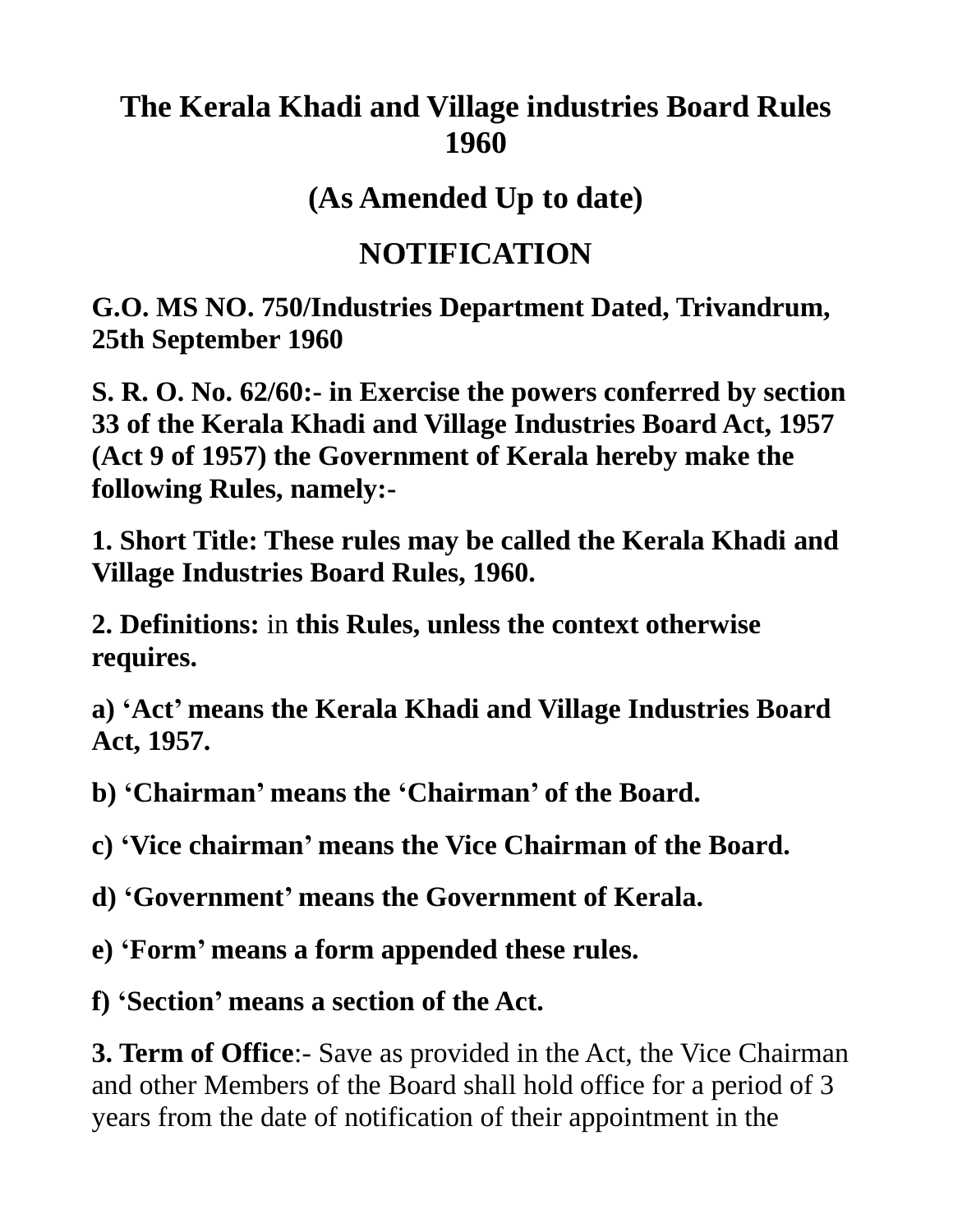Official Gazette and shall be eligible for reappointment, provided however that the Members of the first board constituted under the Act shall cease to hold office from the date of notification of the appointment of members of reconstituted Board.

**4. Casual Vacancies**:- a Member appointed to fill a casual vacancy shall hold office only for the period for which Member whose place he fills would have been entitled to hold Office if vacancy has not occurred.

**5. Allowances payable to Members:-** The non-official Members of Board shall entitled to travelling and daily allowances for journey's performed for attending to the meeting of the Board or for the purpose of the discharging such duties as may be assigned to them by the Board, at the rates admissible to the members of the first class committees, under Rule III, Kerala Service Rules Part II. The official members of the Board will be eligible to draw travelling allowances and daily allowance admissible to them under the Kerala Service Rules, as amended from time to time.

The rate of T.A and D.A for members of any Committees appointed by the board under section II of the Act shall be fixed by the Board with the sanction of the government.

# **6. POWERS OF THE CHAIRMAN:-**

(i)The Chairman shall be responsible for the proper functions of the Board and the implementation of the decisions and discharge of the duties under the Act:

(ii) Subject to such delegation as may be made under the Act of Rules made there under, the chairman shall:

A. Cause important papers and matters to be presented to the Board as early as practicable and: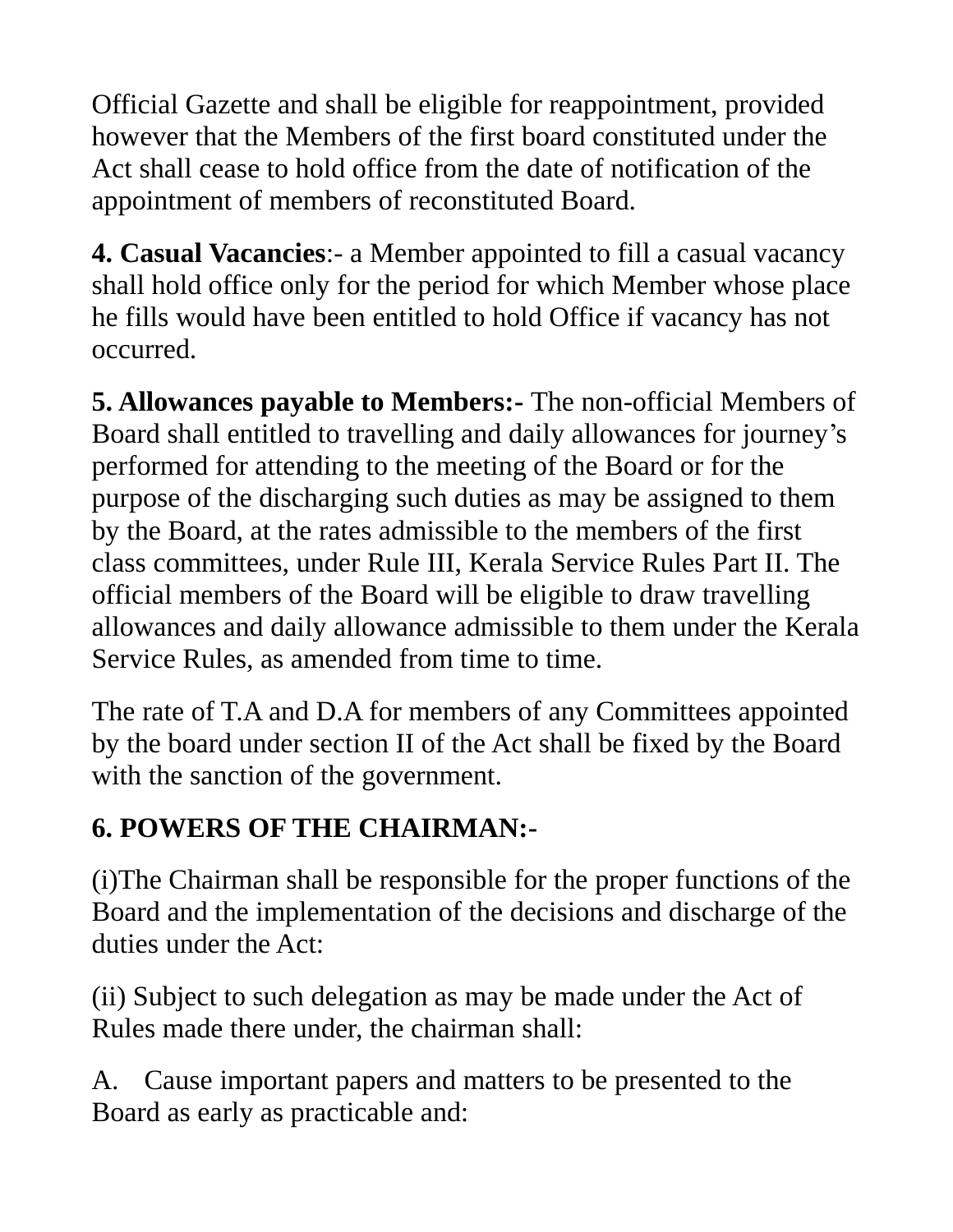B. Issue directions as to the method of carrying out the decisions of the Board:

(iii) The chairman shall exercise administrative control over all departments and officers of the Board:

(iv) The Chairman may sanction expenditure on contingencies. Supplies and services and the purchase of articles required for the working of the office of the Board and for the execution of measures in furtherance of the objects of the Act subject to necessary provisions in the Budget.

# **7. POWERS OF THE VICE-CHAIRMAN**

The Vice-Chairman shall exercise such of the powers as are delegated to him by the Chairman.

# **8. POWERS OF THE SECRETARY**

**(i)** The Secretary shall work under the general control of the Chairman who may delegate to them any or all of the powers and duties of:

(a) Maintaining an account of the receipt and expenditure of the Board.

(b) Presenting a draft annual report of the working of the Board, to the board for approval and submitting the report as approved by the Board to the Government.

(c) Convening of the meetings of the Board under the directions of the Chairman.

(d) Drawing up agenda for each meeting under the Chairman's directions and supplying the same to each member of the Board along with the notice of the meeting.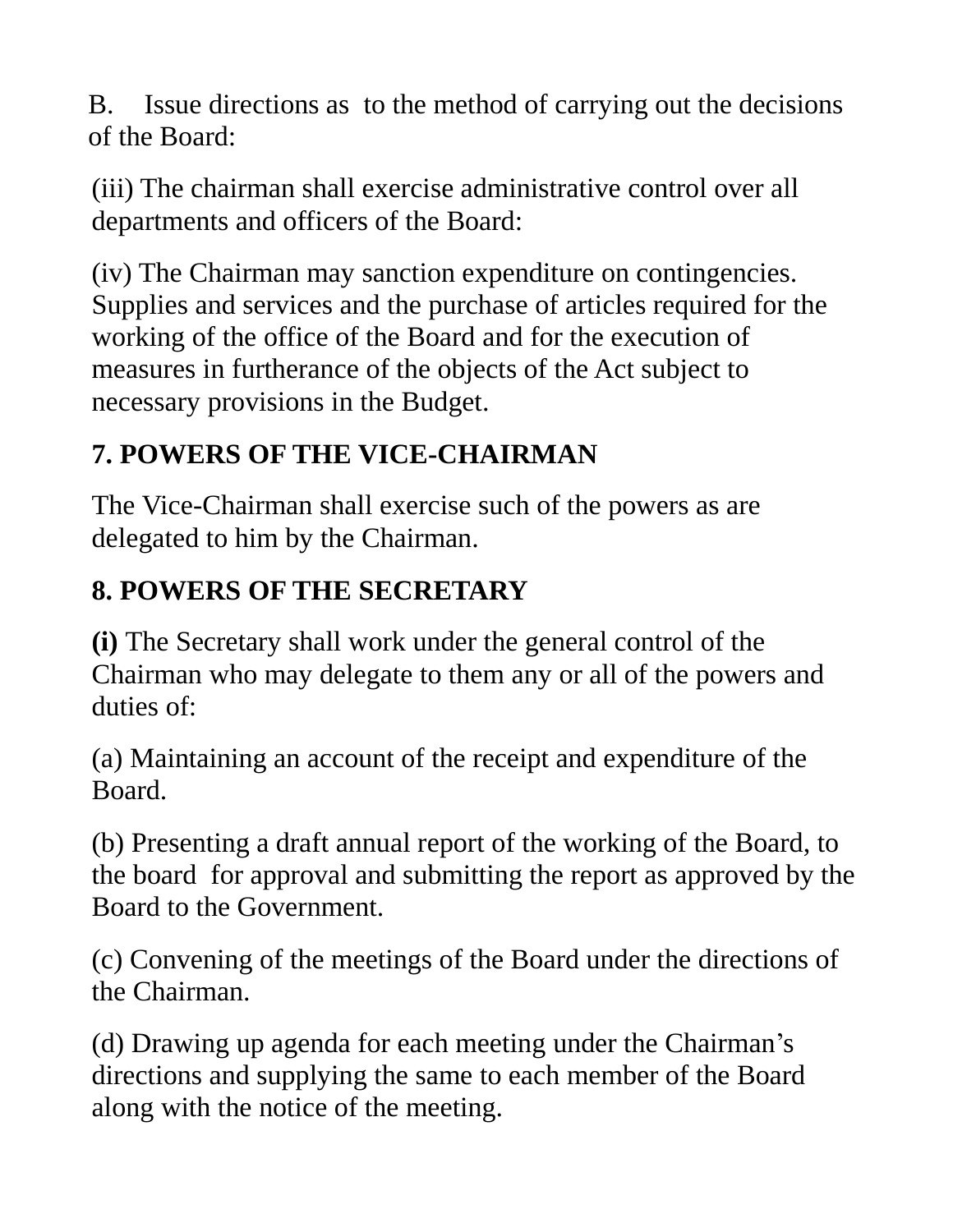(e) Maintenance of the minutes of the meetings of the Board.

(f) Furnishing to government all reports including annual reports and returns and necessary documents required under the Act or the Rules.

(g) Preparation of the Annual budget of the Board and

(h) Sanctioning expenditure on contingencies, supplies and purchase of articles required for the working of the office of the Board up to a maximum of Rs. 500 at a time subject to the general rules contained in the Travancore Financial and Account code and also subject the condition that a list of expenditure so incurred shall be placed before the Standing Finance Committee under Section II.

**(ii)** The Secretary shall keep a record of the Members of the Board and their addresses. If a Member changes his address, he shall notify his new address to the Secretary who shall thereupon enter his new address in the record. But if the member fails to notify his new address, the address on the official record shall for all purposes be deemed to be the Member's address.

# **9. Remuneration allowances and other conditions of service of the Secretary**

Any person appointed as Secretary shall be given pay and /or allowances as prescribed by the Government. He shall be subject to the General Rules regarding disciplinary powers, control etc; applicable from time to time to the Kerala Civil Services.

# **10. Contracts**

Contracts shall not be binding on the Board unless they are executed by the Chairman and the Seal of the Board affixed thereto.

# **11. Preparation and submission of Programmes**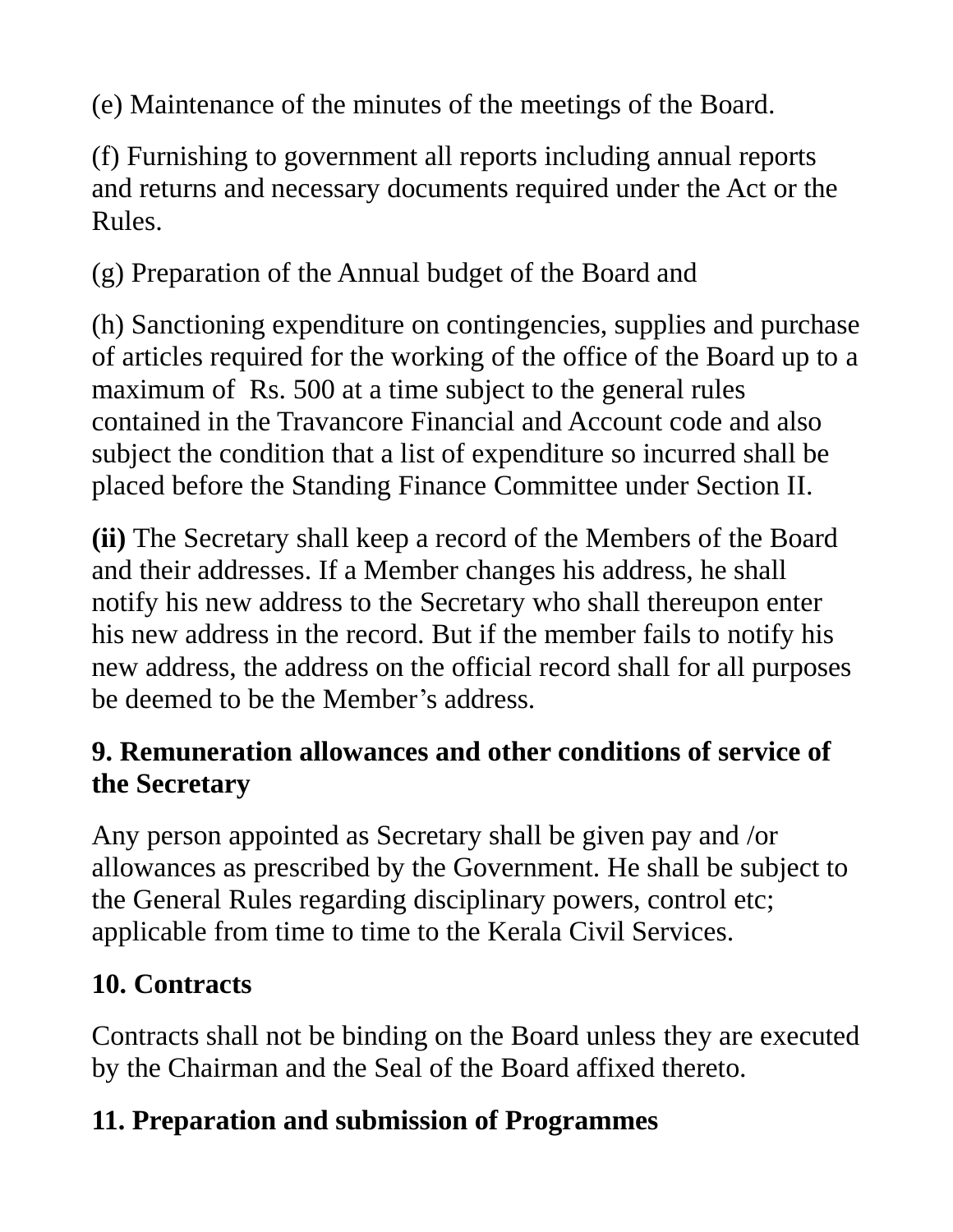(i) The annual Programme under Section 17 of the Act for the ensuing financial year shall be prepared and approved by the Board during the previous financial year in for I and forwarded to the Government before Ist October of the year in which it is prepared.

(ii) A Supplementary programme, if any, under Section 19 may be prepared and approved by the Board in form II and forward to the Government before 30th June of each Year for which it applies.

# **12. Budget**

The Budget under Section 24 shall be prepared showing the estimated receipts and expenditure for the next financial year in Form III and approved by the Board and shall be forwarded to the government before the Ist October of the year, in which it is prepared.

A Supplementary budget if any under Section 26 shall be prepared in form IV and shall be forwarded to the state government for sanction in the first week of march in that year.

# **13. Annual Report**

The Annual Report under Section 27 shall be prepared by the Secretary in Form V under the directions of the chairman and placed before the Board 10 copies of the report shall be forwarded to the Government before the expiry of the period specified under Section 27 of the Act.

# **14. Quarterly Progress Report**

A Quarterly Progress report shall be prepared by the Secretary and copies thereof be submitted to the Government or any other authority as the Government may require from time to time.

# **15. Receipts and Expenditure Statements**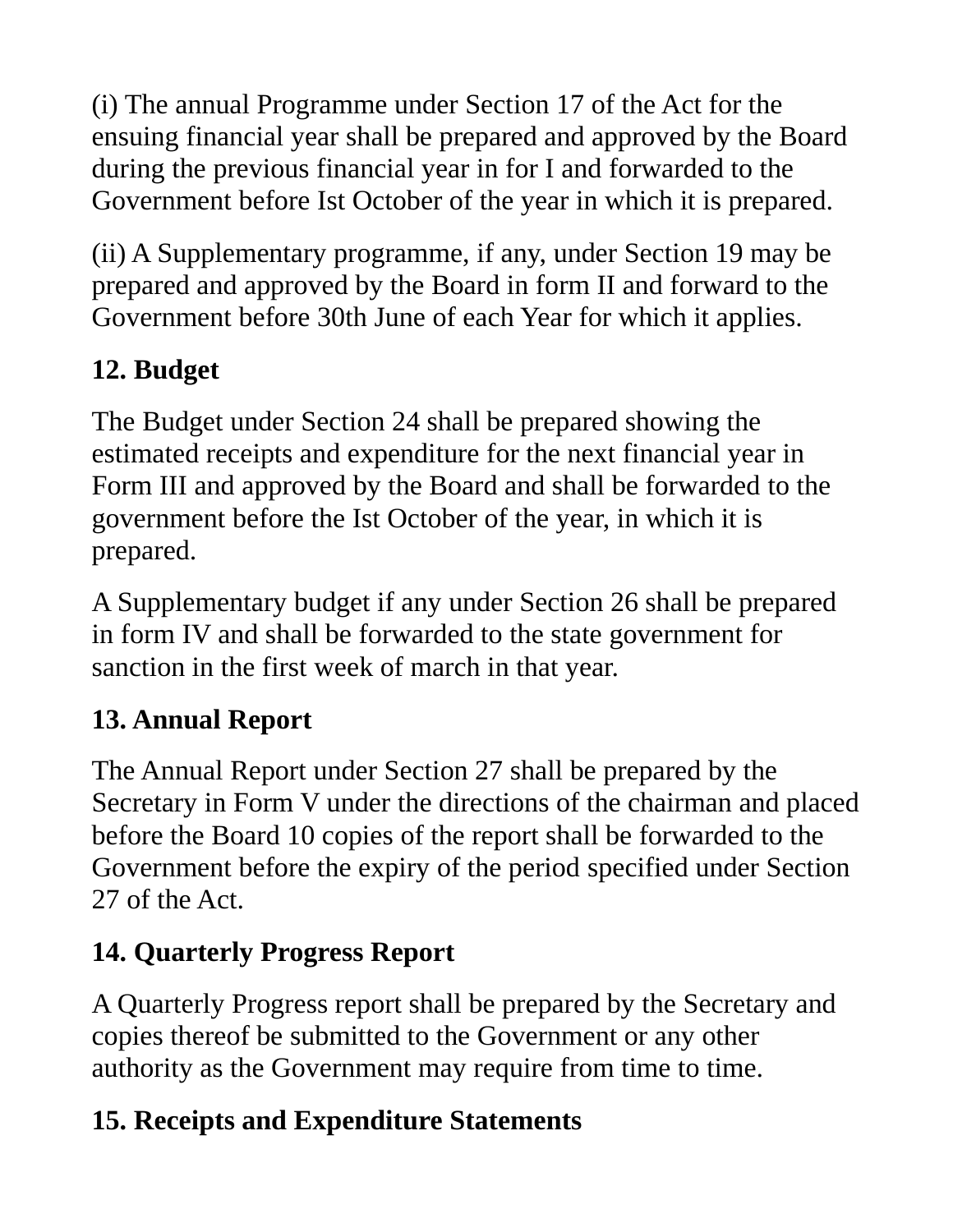The Receipts and expenditure of the Board shall be classified under ordinary and capital, major, minor or subordinate heads of accounts as the Government may, in consultation with the Board, direct and shall be shown under such further heads of accounts as the Board may deem necessary for purposes of information and control.

# **16. Annual Statement of Accounts**

Annual statement of accounts referred to in Section 29 shall be prepared with 6 months of the close of financial year, showing the financial results of the Schemes or works undertaken by the Board in that year.

# **17. Grants, Subsidies and loans**

(I) The Board shall disburse grants, subsidies and loans in accordance with the rates and terms sanctioned by the Khadi and Village Industries Commission or the Government as the case may be:

(ii) The Board may reduce the rates in which grant and subsidies are payable, but shall not enhance such rate except with prior approval of the Commission or the Government as the case may be:

(iii) Grants and subsidies shall be paid only to institutions or Cooperative Societies registered under any Statute or Public Trusts for the development of Khadi and Village Industries as defined in the Act.

(iv) The Board shall not deviate from the loan rules prescribed by the Commission or the Government shall have effect from the date it is made.

# **18. Custody of Common Seal**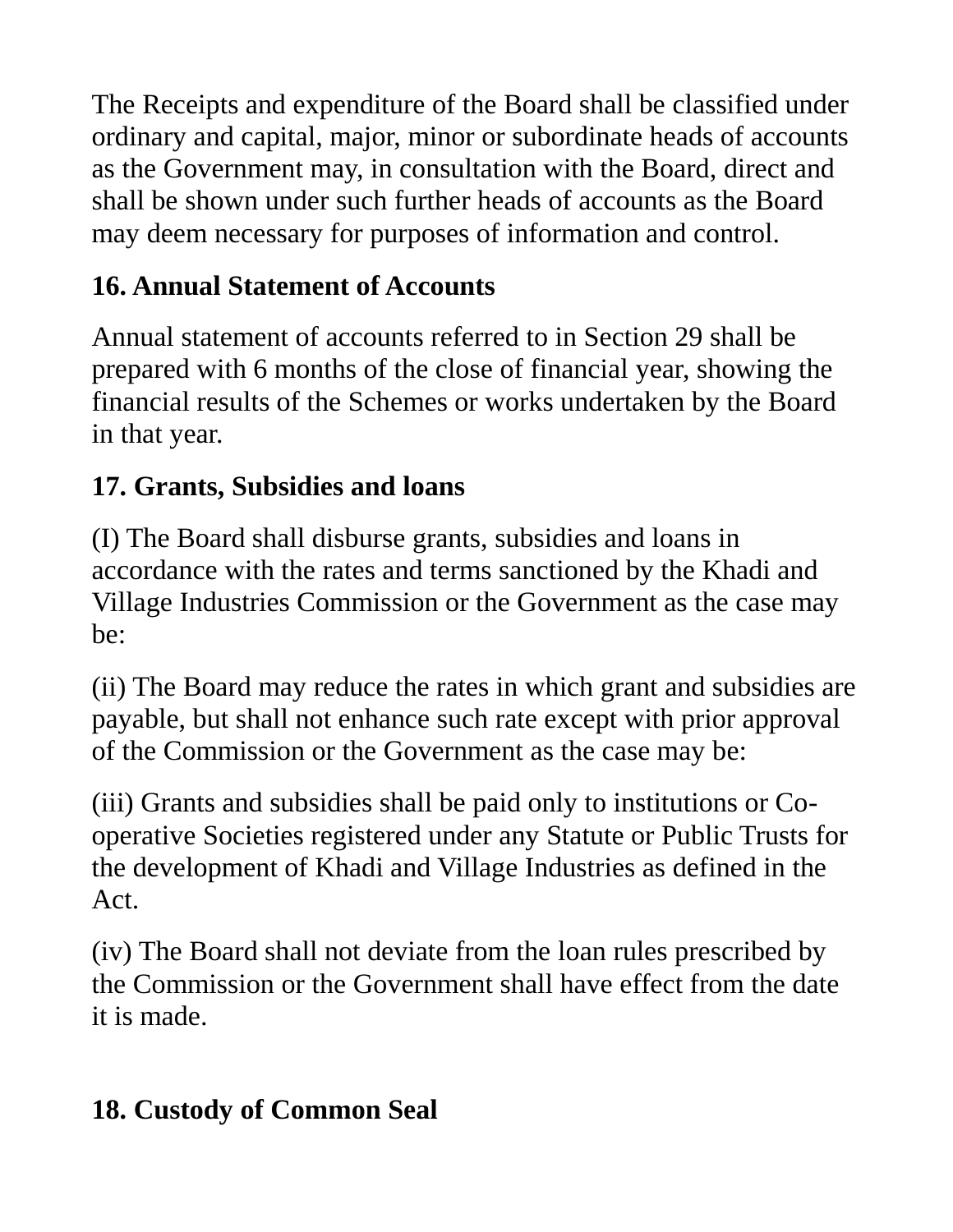The Common seal of the Board shall remain in the custody of the secretary.

# **19. Power to obtain supplementary report or information**

Notwithstanding anything contained in the foregoing rules, the Government may required special reports from the Board and lay down the manner and the form in which such reports shall be made or may required from the Board answers to questions upon which the Government may need information. The government may also require the Board to furnish a true copy of each of any contract of agreement between the Board any other party.

By Order of the Governor

P. Velu Pillai,

Deputy Secretary.

# **FORM I**

# **Programme of work to be done in the year**

- 1. Description of work to be done.
- 2. Area Selected.
- 3. Manner in which the scheme or work is to be carried out.

4. Whether the area selected in suitable for the work to be carried out.

- 5. Estimated Expenditure.
- 6. Estimated Receipts.

# **FORM II**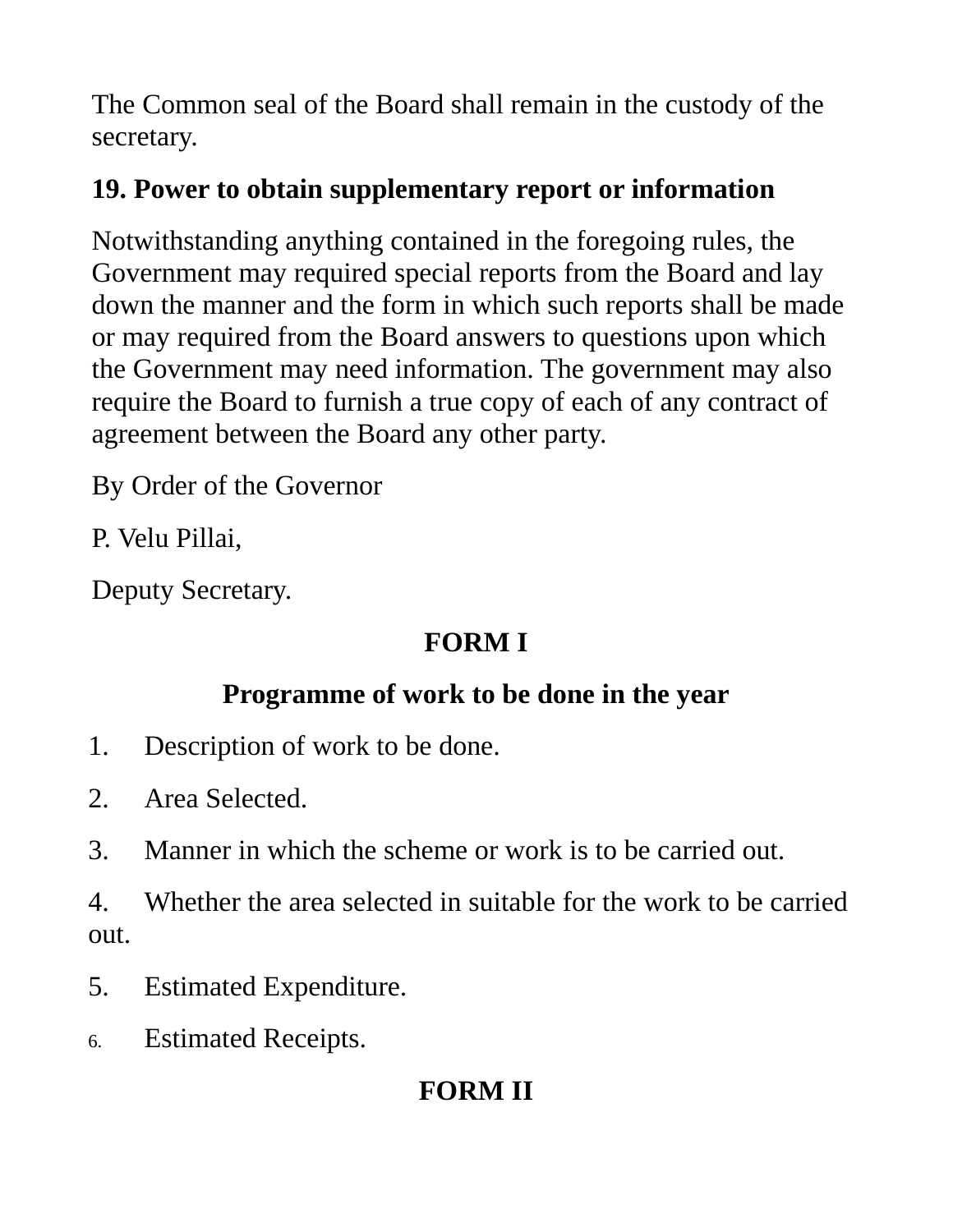#### **Supplementary programme**

- 1. Description of work to be done.
- 2. Area Selected.
- 3. Manner in which the scheme or work is to be carried out.

4. Whether the area selected in suitable for the work to be carried out.

- 5. Estimated Expenditure.
- 6. Estimated Receipts.

7. Detailed reasons and justification for the supplementary programme.

# **FORM III**

# **Budget Estimate for the year**

- 1. Description of the Scheme
- 2. Area selected.
- 3. Number of Centres to be opened if any.
- 4. Number of persons to be trained if any.
- 5. Progress of work done during the year.
	- a. Centers opened.
	- b. Persons trained.
	- c. Products manufactured. Sq.Yards, weight or number as the case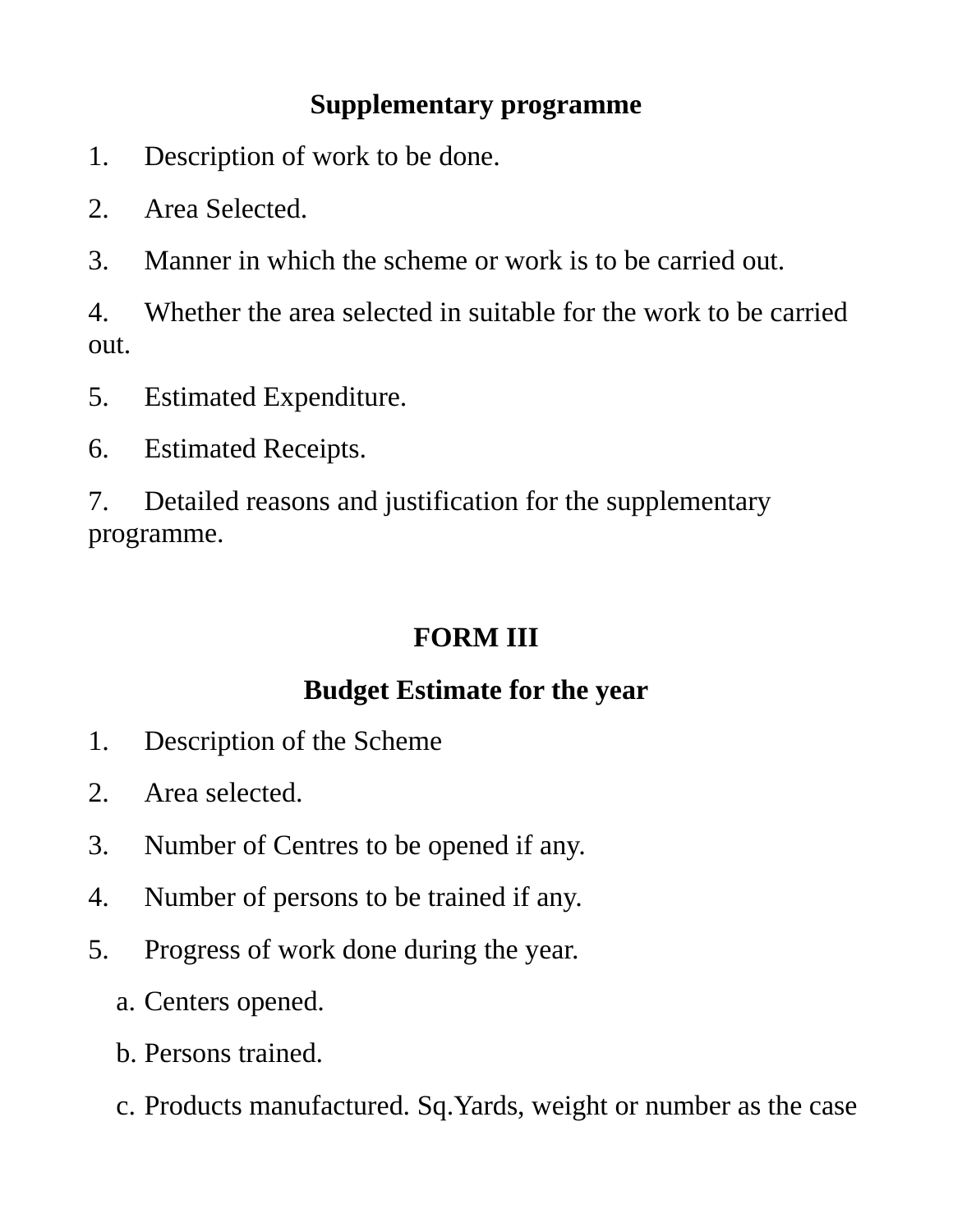may be.

6. Grants actually sanctioned during the current year.

7. Actual expenditure incurred during the last three years (Yearwise statement)

8. Actual receipts accrued during the year.

9. Estimated expenditure on account of the Scheme. For office staff details of establishment should be furnished (recurring, non recurring charges to be shown separately)

10. Reasons if any excess grant is to be asked for during the next financial year.

# **Form IV**

# **Same as form III columns 1 to 10**

11. Reasons and full justifications for supplementary grant with facts and figures

# **Form V**

# **Annual Report**

# 1.Introductory

2.Constitutional changes, if any

3.Administrative review

4.(a) meetings of the board (short review)